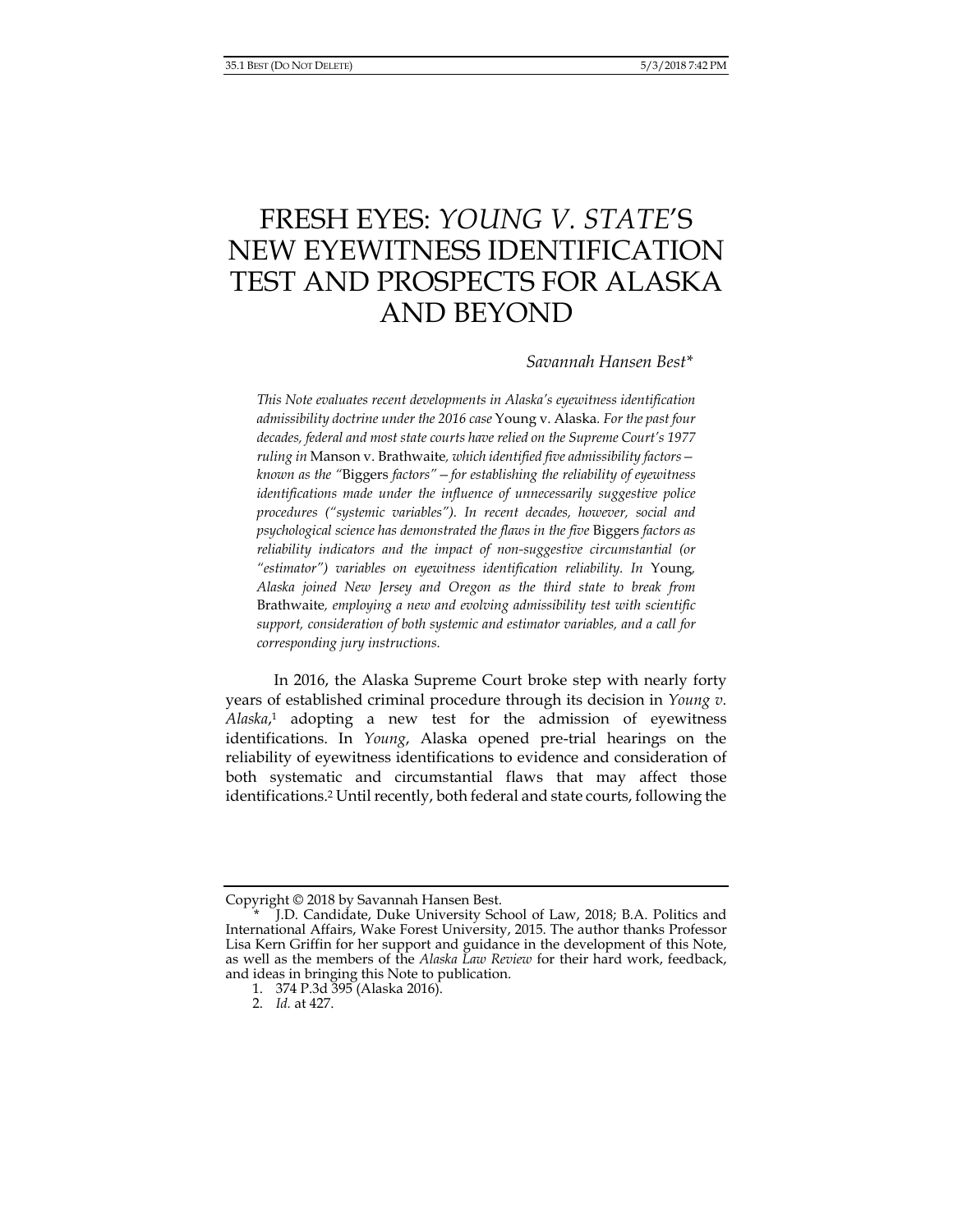United States Supreme Court's 1977 decision in *Manson v. Brathwaite*, 3 have employed a narrow definition what constitutes a suggestive procedure and set aside concerns about reliability even when faced with clearly manipulated identifications.4 *Young* looks squarely at the unreliability of eyewitness identifications and suggests new and greatly improved mechanisms for assessing it. In doing so, Alaska aligns itself with other states that have drawn on recent social science to update the court's treatment of problematic eyewitness identifications.5

*Young* carefully confronts and—where appropriate—uproots longstanding conceptions about the reliability of eyewitness identifications, accounting for modern scientific insights about the malleability of such identifications. For example, careful study has helped identify the difference between system variables—suggestive influences manufactured by the state—and estimator variables—circumstantial factors which internally influence eyewitnesses and may also lead to flawed identifications.<sup>6</sup> Following the lead of other state courts that have departed from *Brathwaite*, *Young* incorporates numerous psychological and sociological studies in creating additional procedural steps that address system variables, while calling for further development of guidelines that can combat estimator flaws.7 For instance, *Young* created

 6. *See Young*, 374 P.3d*.* at 417–26 (identifying system and estimator variables and describing their psychological impact on witnesses through a thorough review of peer-reviewed literature).

 <sup>3. 432</sup> U.S. 98, 114 (1977) (declaring that reliability is the "linchpin in determining the admissibility of identification testimony" and providing five factors to test reliability).

 <sup>4.</sup> *See, e.g.*, Perry v. New Hampshire, 565 U.S. 228, 241 (2012) (limiting review for admissibility of eyewitness identifications to suggestive conduct arranged by police, such as "improper lineups, showups, and photo arrays"); *Brathwaite*, 432 U.S at 114 (addressing only five factors which may be manipulated by suggestive policing procedures); Holden v. State, 602 P.2d 452, 456 (Alaska 1979) (stating that an accusation of a suspect by means of a single photograph is improper, yet that its admission is not necessarily reversible error because it may still be reliable, "as weighed against the corrupting effect of the suggestive identification itself").

 <sup>5.</sup> *See, e.g.*, State v. Henderson, 27 A.3d 872, 919–22 (N.J. 2011) (devising a new reliability test based on a wide range of non-exclusive factors to determine admissibility of eyewitness identifications); State v. Lawson, 291 P.3d 673, 696–97 (Or. 2012) (creating an eyewitness identification admissibility test based on the Oregon Evidence Code's admissibility rules, including those on personal knowledge and unfair prejudice, with a presumption of unreliability and unfair prejudice arising from suggestive police procedures).

 <sup>7.</sup> *See, e.g.*, State v. Henderson, 27 A.3d 872, 919–22 (N.J. 2011) (citing peerreviewed studies). *Young* bases much of its analysis on other studies, including Roy S. Malpass et al., *The Need for Expert Psychological Testimony on Eyewitness Identification*, *in* EXPERT TESTIMONY ON THE PSYCHOLOGY OF EYEWITNESS IDENTIFICATION 3, 14 (Brian L. Cutler ed. 2009) (recognizing the rigor of testing and peer-reviewed quality control required for principles to gain general acceptance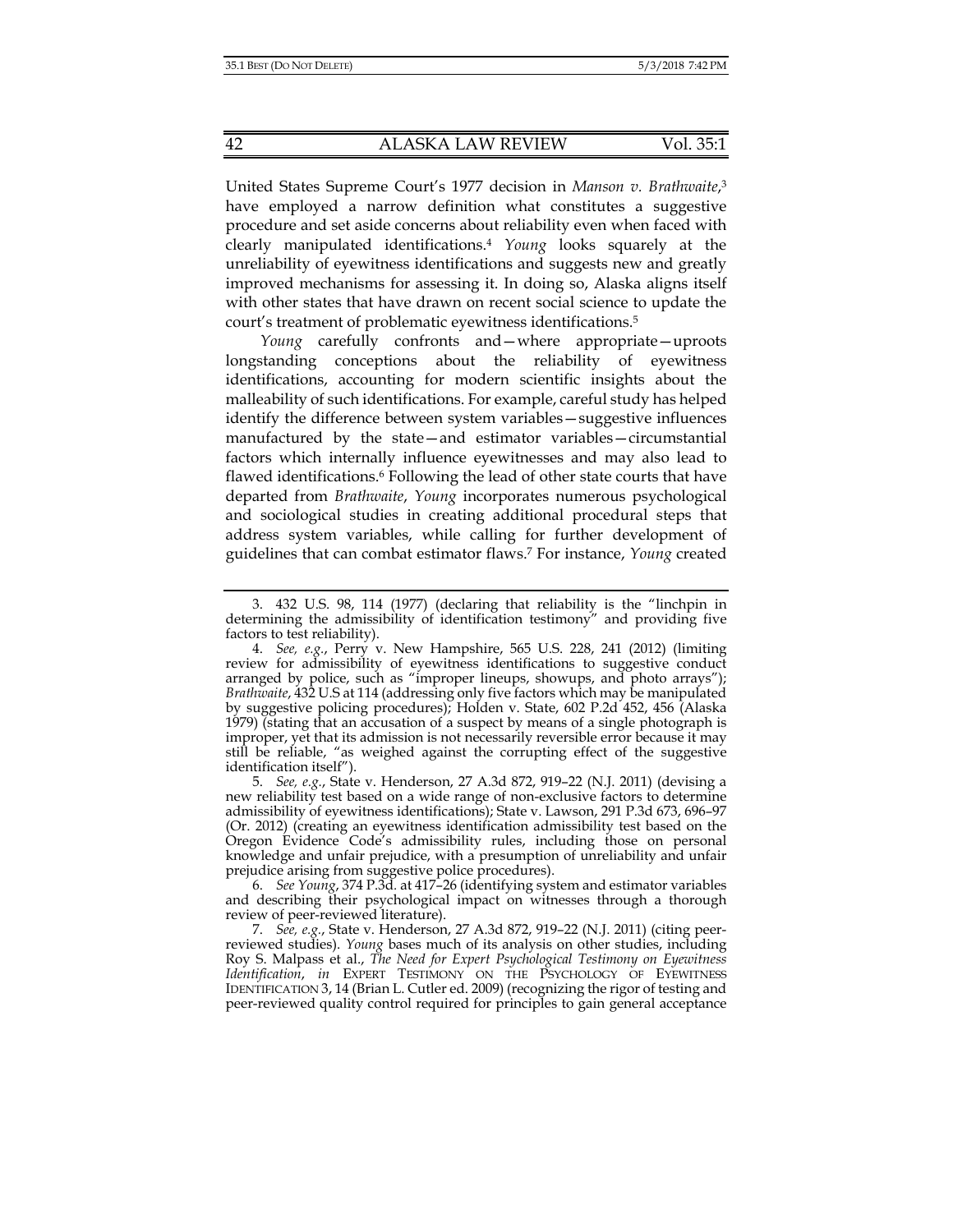an additional procedural step that uses evidentiary hearings to address system and estimator variables.8 While this step does not altogether eliminate the various dangers that eyewitness identification flaws create,<sup>9</sup> it does effectively shift the focus from a myopic procedural view of the benefits of eyewitness identifications to a broader appreciation of the positive *and* negative impacts of such evidence on criminal trials.10 Although Alaska is not the first state to depart from the *Brathwaite*  doctrine and adopt such a test,11 this Note looks at *Young*'s innovation in Alaskan criminal procedure and suggests that other states should consider if such a break from historical doctrine could also serve their criminal justice systems well and more closely align with their state constitutional guarantees of due process.

The Alaska Supreme Court's decision in *Young* builds on the decisions of other state courts that have broken with federal jurisprudence. While the federal courts have focused on a narrow concern with police suggestiveness, as reinforced in 2012 by the Supreme Court in *Perry v. New Hampshire*, <sup>12</sup> *Young* broadens the focus in Alaska by taking into account recent trends in other states, advanced social science on suggestiveness and circumstantial reliability factors, and the often weighty impact of flawed eyewitness identifications in wrongful convictions.13 Basing its holding on these doctrines and scientific progress, the Alaska Supreme Court has created a flexible, adaptable method for protecting criminal proceedings from many of the corrupting effects of unreliable eyewitness identifications. *Young* not only forges a path forward for Alaska but also serves as a beacon of progress for states

 11. *See Henderson*, 27 A.3d at 919–22 (detailing New Jersey's eyewitness admissibility test on which *Young* is substantially based).

in the scientific community); ELIZABETH F. LOFTUS, EYEWITNESS TESTIMONY 21 (Harvard Univ. Press 1996) (detailing the three steps in the process of memory and dispelling the notion that memory operates like a recording). There are also a multitude of studies on the effects of state-induced and circumstantial variables that impact reliability summarized in REPORT OF THE SPECIAL MASTER, State v. Henderson, A-8-08, at 79 (N.J. June 18, 2010).

 <sup>8.</sup> *See Young*, 374 P.3d at 427*.*

 <sup>9.</sup> *Henderson*, 27 A.3d at 922 ("[w]e recognize that scientific research relating to the reliability of eyewitness evidence is dynamic; the field is very different today than it was in 1977, and it will likely be quite different thirty years from  $now''$ ).

 <sup>10.</sup> *See generally Young*, 374 P.3d at 416–26 (broadening admissibility considerations far beyond a five-factor reliability test and balancing the need for eyewitness identifications with the risks they present).

 <sup>12. 565</sup> U.S. 228, 241 (2012) (holding that a due process remedy will only be considered for an "*unnecessarily suggestive identification procedure*" and that *Brathwaite* "comes into play only after the defendant establishes improper police conduct").

 <sup>13.</sup> *See generally Young*, 374 P.3d at 413–26.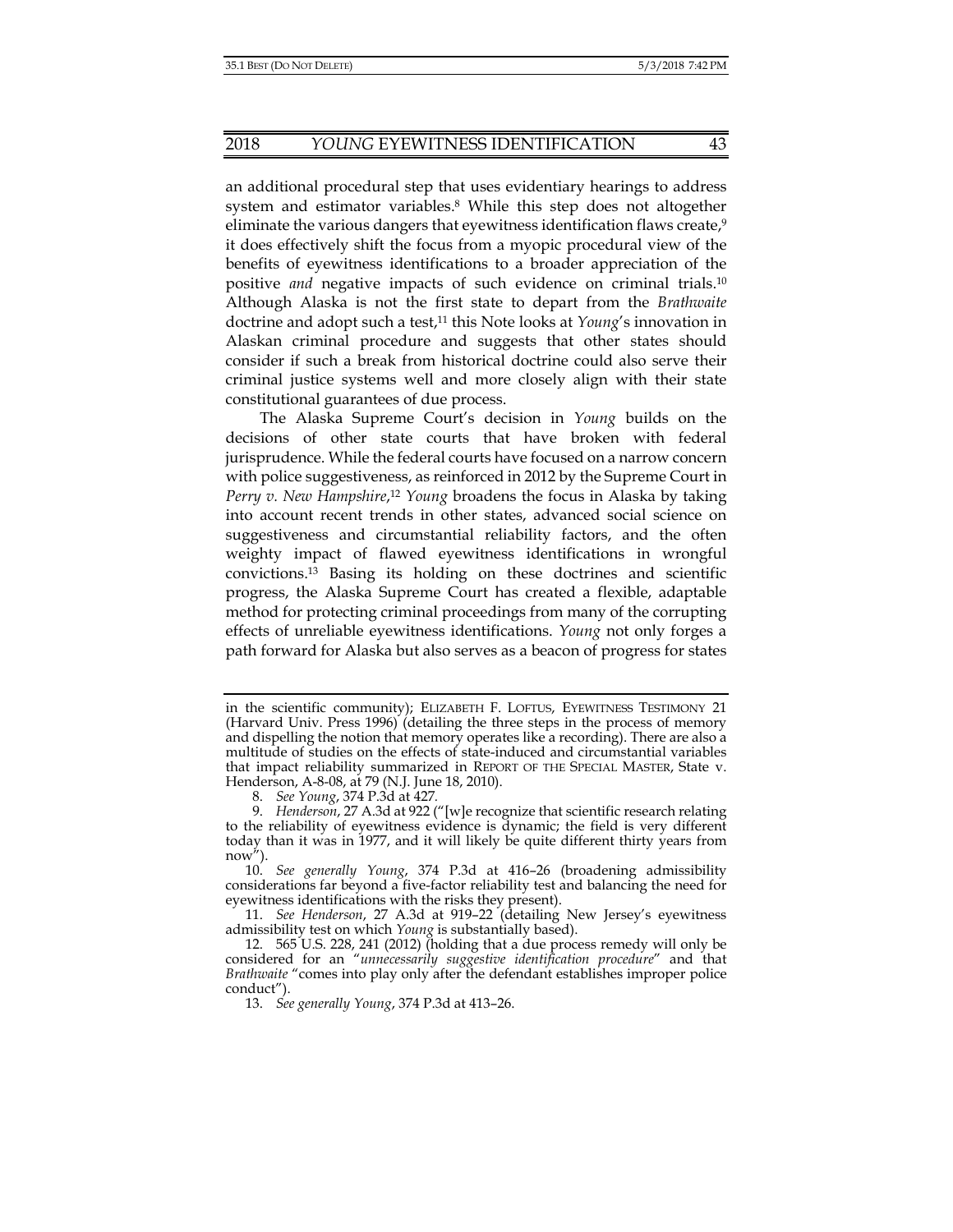in the lower forty-eight still in need of comprehensive procedural reform beyond the *Brathwaite* and *Perry* precedents.14

## **I. THE JURISPRUDENTIAL BACKGROUND**

## **A. The** *Brathwaite* **Doctrine**

Modern federal eyewitness identification jurisprudence—which the majority of states still follow—stems from the Supreme Court's 1977 case, *Manson v. Brathwaite*, which considered the issue of excluding suggestive eyewitness out-of-court identifications from criminal trials under the Fourteenth Amendment's Due Process Clause.15 In that case, Nowell Brathwaite was charged with, and convicted of, possession and sale of heroin in Connecticut state court.<sup>16</sup> The prosecutor tied Brathwaite to the heroin exclusively through an identification made by an undercover state trooper, who had purchased drugs from a man behind an apartment door that had been opened twelve to eighteen inches.17 After the purchase, the trooper returned to police headquarters and spoke with other officers, where he described the seller's appearance.18 One of those other officers went to the police's records department and retrieved a photograph of Brathwaite, who he suspected might be seller.<sup>19</sup> The trooper who made the purchase identified Brathwaite based on review of that single photograph, rather than a photo array, and identified Brathwaite in court eight months later.20

The district court considered two constitutional issues: whether the police used a suggestive tactic to obtain the out-of-court identification, and if so, whether that suggestive tactic, under the totality of the circumstances, led to a "substantial likelihood of irreparable misidentification."21 Three eyewitness identification doctrines promulgated by the Supreme Court laid the main foundation for *Brathwaite*'s analysis of the admissibility of the undercover agent's identification and, more broadly, the admission standard still employed

 <sup>14.</sup> *Id.* at 416 ("In the belief that a new approach—based on a better understanding of the factors affecting the reliability of eyewitness identifications—will lead to the exclusion of unreliable evidence and thereby reduce the risk of wrongful convictions, we conclude that breaking away from our long reliance on the *Brathwaite* test will do more good than harm.").

 <sup>15.</sup> Manson v. Brathwaite, 432 U.S. 98, 99 (1977).

 <sup>16.</sup> *Id.* at 101–02.

 <sup>17.</sup> *Id.* at 107.

 <sup>18.</sup> *Id*. at 101.

 <sup>19.</sup> *Id.*

 <sup>20.</sup> *Id.* at 101–02.

 <sup>21.</sup> *Id.* at 107.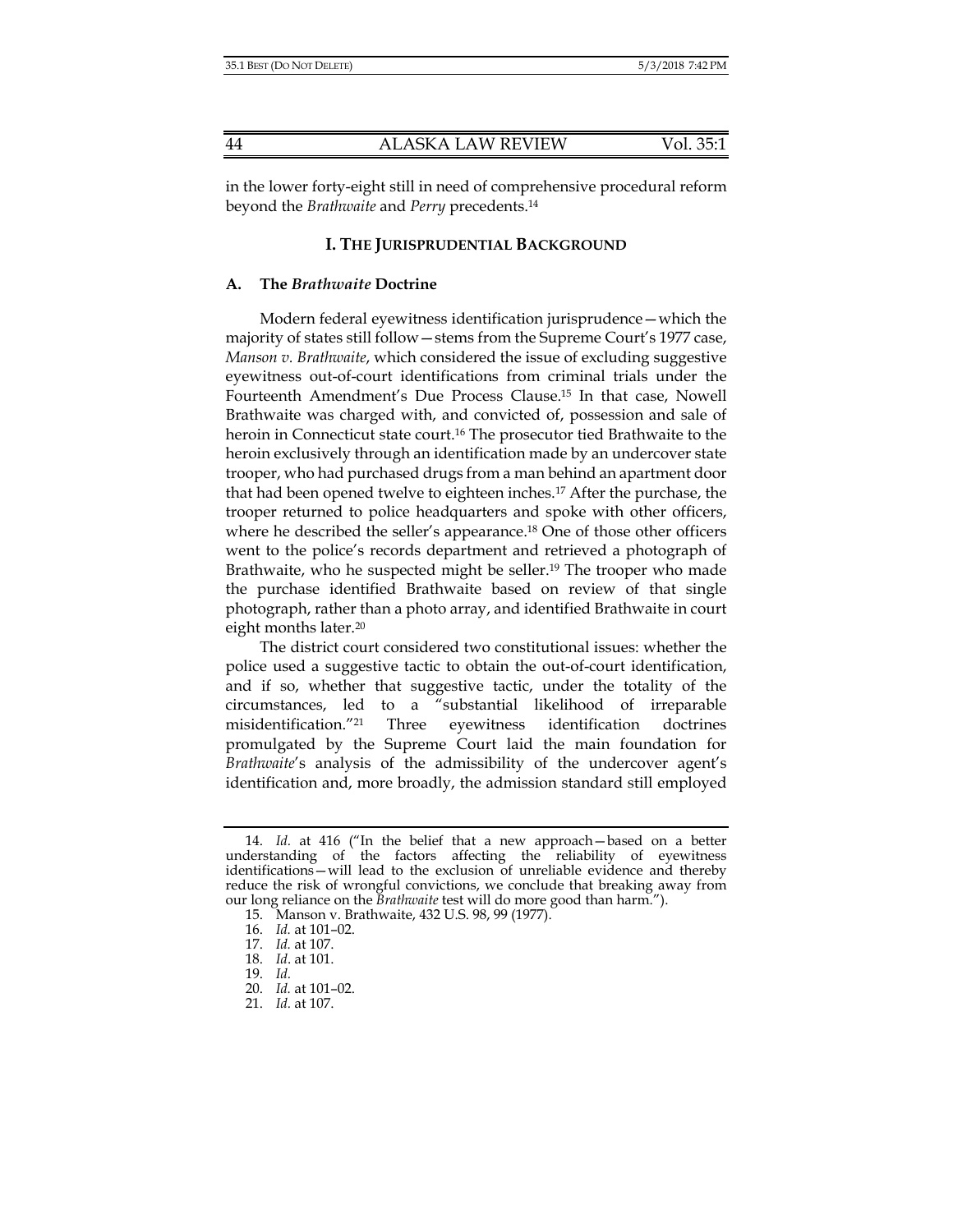in federal courts today: *Stovall v. Denno*, <sup>22</sup> *Simmons v. United States*, 23 and, perhaps most significantly, *Neil v. Biggers*. 24

The first of these cases, *Stovall,* opened the door to the possibility of exclusion for identifications obtained through police procedures that are unnecessarily suggestive.25 However, its holding by no means provided for automatic exclusion whenever an identification passed the unnecessarily suggestive threshold.26 *Stovall* imposed a totality of the circumstances test on eyewitness identifications subject to suggestiveness to determine the permissibility of admission.27 Before allowing the petitioner in *Stovall*—suspected of stabbling the witness after killing her husband—time to retain counsel, the police escorted him into the witness's hospital room for identification.<sup>28</sup> Although individually presenting a suspect to a witness for identification is and was, at the time *Stovall* arose, a widely-condemned practice, the Court said that the "imperative" nature of the witness's identification, given the circumstances, outweighed the concerns about suggestiveness surrounding the identification.<sup>29</sup> The Supreme Court found the admission of the identification therefore did not violate the petitioner's right to due process,30 as "a claimed violation of due process of law in the conduct of a confrontation depends on the totality of the circumstances surrounding it," and the necessity of the identification heavily factored into that equation.31

*Brathwaite* also built on the holding of *Neil v. Biggers*, decided five years after *Stovall*, which examined the reliability of an eyewitness identification procured from a show up (where officers bring a suspect back to the crime scene to be identified by witnesses there).32 The *Biggers*

 29. *Id.* at 302. In *Stovall*, the Court of Appeals en banc noted that the witness, who identified the defendant in her hospital room, was the only person who could exonerate him. *Id.* Her identification was deemed "imperative," although the defendant was the only black man in the room at the time of the identification, conducted in the presence of police officers. *Id.*

30. *Id.* at 296.

 31. *See id.* at 302 (considering the following factors in the "totality of the circumstances": the spouse was the one person who could exonerate the defendant; the hospital was close to the courthouse and jail; the risk that the witness would not live much longer; the witness could not visit the jail; and taking the defendant to the hospital was the only way to conduct an identification, as, under the circumstances, a lineup was not possible).

32. *See* Neil v. Biggers, 409 U.S. 188, 201 (1972) (holding that the admission of

 <sup>22. 388</sup> U.S. 293 (1967).

 <sup>23. 390</sup> U.S. 377 (1968).

 <sup>24. 409</sup> U.S. 188 (1972).

 <sup>25.</sup> *Stovall*, 388 U.S. at 302.

 <sup>26.</sup> *Brathwaite*, 432 U.S. at 113.

 <sup>27.</sup> *Stovall*, 388 U.S. at 302.

 <sup>28.</sup> *Id.* at 295.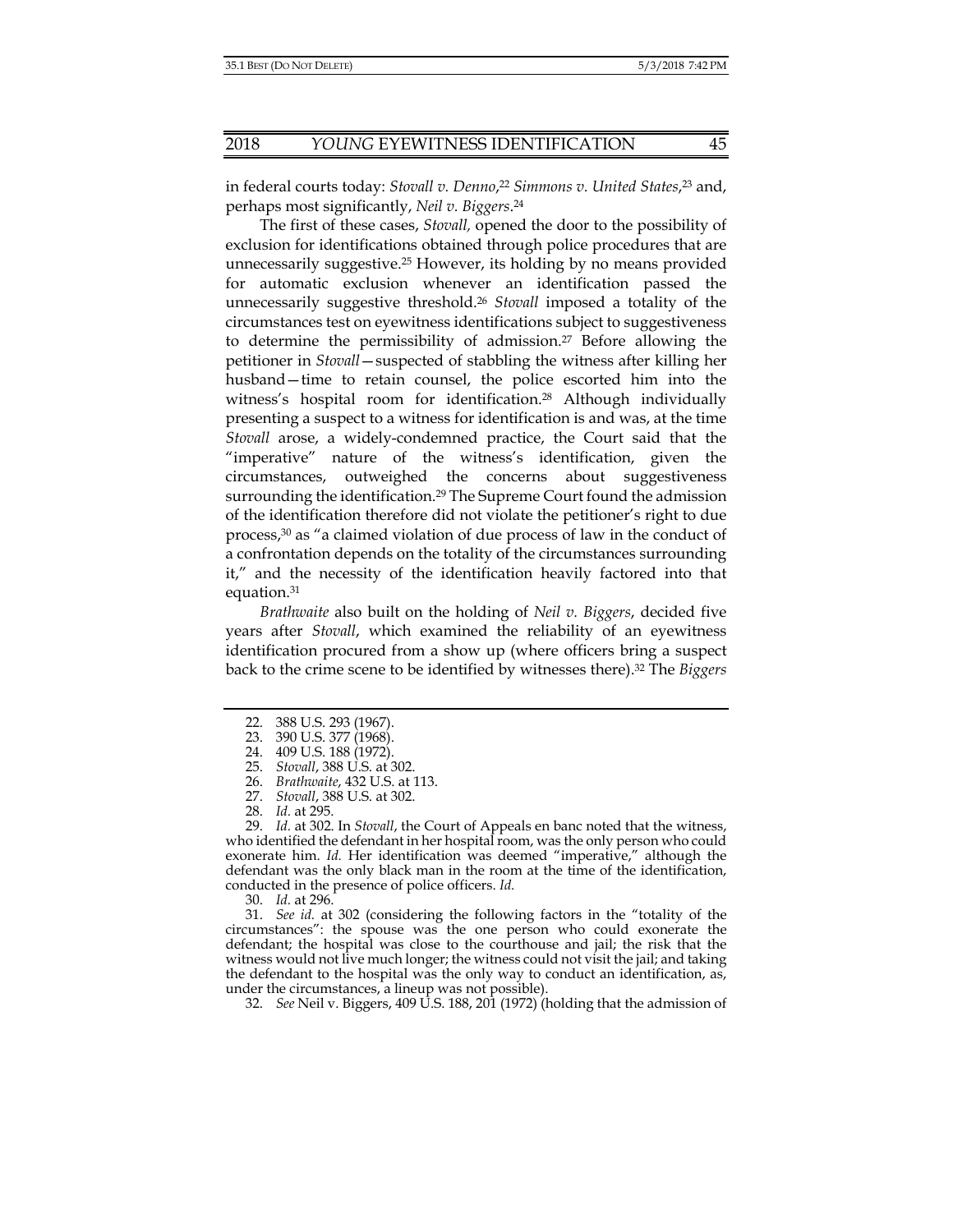Court inquired whether, "under the 'totality of the circumstances' the identification was reliable even though the confrontation procedure was suggestive,"33 and announced five factors to help determine the reliability of an eyewitness identification made under suggestive conditions.34 The factors were:

[T]he opportunity of the witness to view the criminal at the time of the crime, the witness' degree of attention, the accuracy of the witness' prior description of the criminal, the level of certainty demonstrated by the witness at the confrontation, and the length of time between the crime and the confrontation.35

By limiting the scope of the inquiry to the relationship between suggestiveness by police and misidentification, *Biggers* concluded that if the identification was reliable under the stated factors, then even a suggestive procedure would not bar its admission on due process grounds.36

Following *Biggers*, two approaches regarding the issue of suggestive eyewitness identifications emerged in the circuit courts.37 The first approach, recognizing the issues raised in *Stovall* and *Biggers* but discontent with their preference for inclusion of still potentially unreliable identifications, called for exclusion of identifications obtained through unnecessarily suggestive procedures, regardless of reliability (commonly referred to as the "per se approach").<sup>38</sup> The second approach, informed by the totality of the circumstances test in *Stovall* and the reliability calculus promulgated in *Biggers*, rejected a per se rule of exclusion in favor of balancing the results of these two factual inquiries.39 This approach admitted that eyewitness identification may be suggestive, but could nevertheless be admitted because the *Biggers* factors indicated some reliability.40

While the *Brathwaite* Court recognized that the exclusion of all identifications procured through unnecessarily suggestive police procedures could create a deterrent effect,<sup>41</sup> the Court adopted a totality

an identification made pursuant to a showup and voice identification of the suspect, where he was accompanied by two detectives walking him past the victim seven months after the rape in question, did not violate due process).

 <sup>33.</sup> *Id.* at 199.

 <sup>34.</sup> *Biggers*, 409 U.S. at 199–200.

 <sup>35.</sup> *Id.*

 <sup>36.</sup> Manson v. Brathwaite*,* 432 U.S. 98, 106 (1977).

 <sup>37.</sup> *Id.* at 110.

 <sup>38.</sup> *Id.*

 <sup>39.</sup> *Id.*

 <sup>40.</sup> *Id.*

 <sup>41.</sup> *Id.* at 112.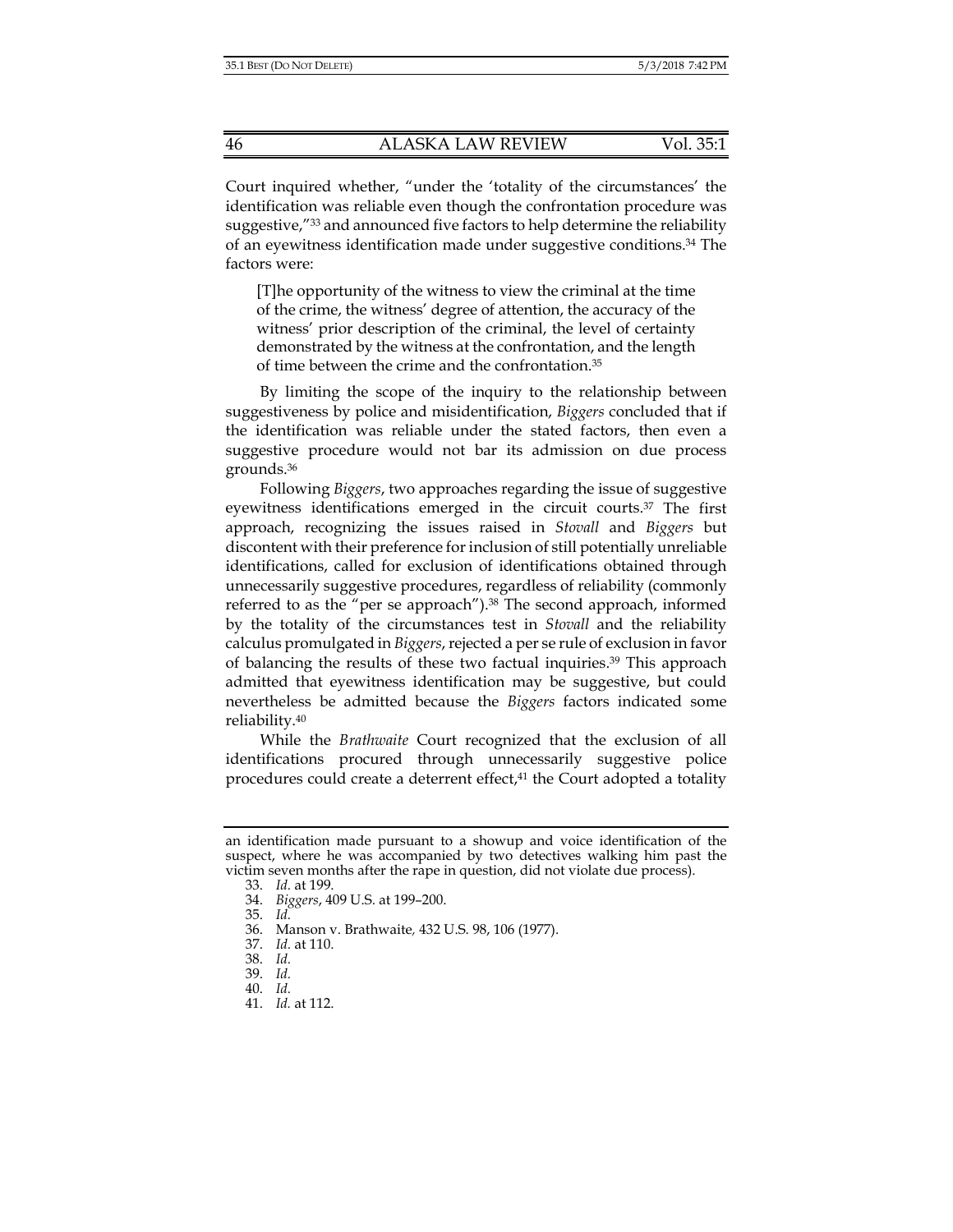of the circumstances approach in order to balance the societal benefit of positively influencing police behavior through the exclusionary rule with the cost of excluding relevant and "reliable" evidence from consideration by the trier of fact.42 In concluding its evaluations of these approaches, *Brathwaite* declared: "reliability is the linchpin in determining the admissibility of identification testimony for both pre- and post-*Stovall* confrontations."43 *Brathwaite* established the *Biggers* factors as the prevailing federal doctrine in determining the admissibility of eyewitness identifications subject to unnecessarily suggestive police procedures.<sup>44</sup> *Brathwaite's* determination of unnecessary suggestiveness, combined with *Biggers'* admissibility determination for identifications deemed unnecessarily suggestive, remains the two-pronged test in federal courts, despite its reliance on outdated psychological conceptions of reliability and the absence of meaningful procedural protections against the many inherent flaws of eyewitness identifications.45

## **B.** *Henderson***,** *Perry***, and The Federal-State Divide**

Thirty-four years after *Brathwaite* announced its admissibility test for eyewitness identifications procured by unnecessarily suggestive police procedures, New Jersey initiated a movement away from the totality of the circumstances test.46 In 2011, in *State v. Henderson*, the Supreme Court of New Jersey adopted an eyewitness identification admissibility test grounded in scientific reseach.<sup>47</sup> But in 2012, the Supreme Court further entrenched the outdated *Brathwaite* doctrine in the federal courts through its holding in *Perry v. New Hampshire*. 48 These two cases, decided just five months apart, brought to light a deep division between the federal and

 <sup>42.</sup> *See id.* at 110–12 (evaluating the costs and benefits of the per se and totality rules on the factors of reliability, deterrence, and the effect on the administration of justice).

 <sup>43.</sup> *Id.* at 114.

 <sup>44.</sup> *Id.*

 <sup>45.</sup> *See* State v. Henderson, 27 A.3d 872, 919–22 (N.J. 2011). *Henderson*, the first state decision to broaden the scope of due process protections against suggestiveness and estimator variables, incorporated modern social scientific understandings about the effect of police procedure on identifications as well as inaccurate assumptions about the inherent validity of eyewitness identifications. *See generally id.* 

 <sup>46.</sup> *See id.* at 877–922 (rejecting many of the principles of *Brathwaite*, explaining modern understandings about eyewitness reliability, and establishing a new admissibility test).

 <sup>47.</sup> *See id.* at 919–22 (detailing new admissibility requirements and due process protections).

 <sup>48.</sup> *See* Perry v. New Hampshire, 565 U.S. 228, 245 (2012) (refusing to broaden the domain of due process protections beyond *Brathwaite's* recognition of suggestive procedures and application of the *Biggers* factors).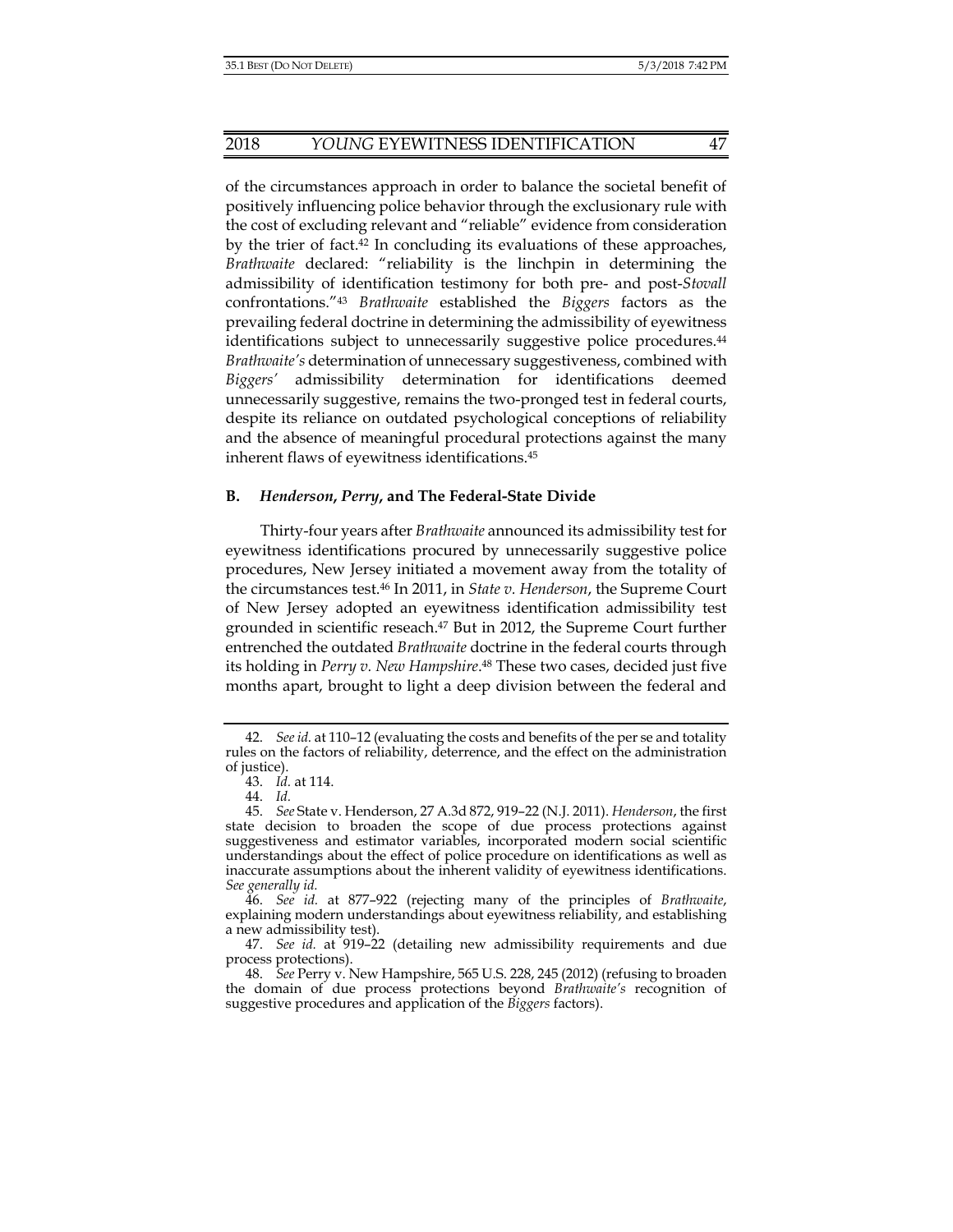state courts in answering the question: under the Fifth and Fourteenth Amendment right to due process of law, should courts develop procedures to protect against eyewitness identification flaws that go *beyond* the scope of direct and pre-arranged suggestive police techniques—and if so, what should those be?49

## *The Supreme Court Speaks Again in* Perry

*Perry* highlighted the current federal eyewitness admissibility doctrine's emphasis that reliability inquiries arise *only* where an improper police influence has potentially impacted the identification.50 In other words, improper influence serves as a threshold for any judicial inquiry into the reliability of an identification, regardless of surrounding circumstances arising outside of police control.51 The petitioner in *Perry* was convicted on state theft charges.<sup>52</sup> The eyewitness identification in question occurred in response to a police officer asking a witness, who had indicated that she had seen a man breaking into cars in her apartment building's parking lot, to describe what she had seen.<sup>53</sup> When the officer asked her for a more specific description of the man, she pointed out her kitchen window at the petitioner, who was standing in the parking lot with another officer.<sup>54</sup> Perry argued that the admission of this identification at his trial was error, as suggestive circumstances alone "suffice to trigger the court's duty to evaluate the reliability of the resulting identification before allowing presentation of the evidence to the

 <sup>49.</sup> *Compare Henderson*, 27 A.3d at 922–23 (expanding the variables judges in pre-trial admissibility hearings should consider beyond unnecessary suggestion and the *Biggers* factors), *with Perry*, 565 U.S. at 241 (limiting any opportunity for exclusion of an identification to instances of "unnecessarily suggestive" identification procedures).

 <sup>50.</sup> *Perry*, 565 U.S. at 231 (holding that if "indicia of reliability are strong enough to outweigh the corrupting effect of the police-arranged suggestive circumstances, the identification evidence ordinarily will be admitted, and the jury will ultimately determine its worth").

 <sup>51.</sup> *Id.* at 261–62 (Sotomayor, J., dissenting) (noting that the Court sets "a high bar for suppression[] [and] [t]he vast majority of eyewitnesses proceed to testify before a jury" as a result of the narrowly defined due process protection recognized in federal courts pursuant to eyewitness identifications); *see also* Dunnigan v. Keane, 137 F.3d 117, 128 (2d Cir. 1998); United States v. Bouthot, 878 F.2d 1506, 1516 (1st Cir. 1989); Thigpen v. Cory, 804 F.2d 893, 895 (6th Cir. 1986); Green v. Loggins, 614 F.2d 219, 223 (9th Cir. 1980) (declining in each case to find due process violations on claims of improper police influence).

 <sup>52.</sup> *Perry*, 565 U.S. at 234.

 <sup>53.</sup> *Id.*

 <sup>54.</sup> *Id.*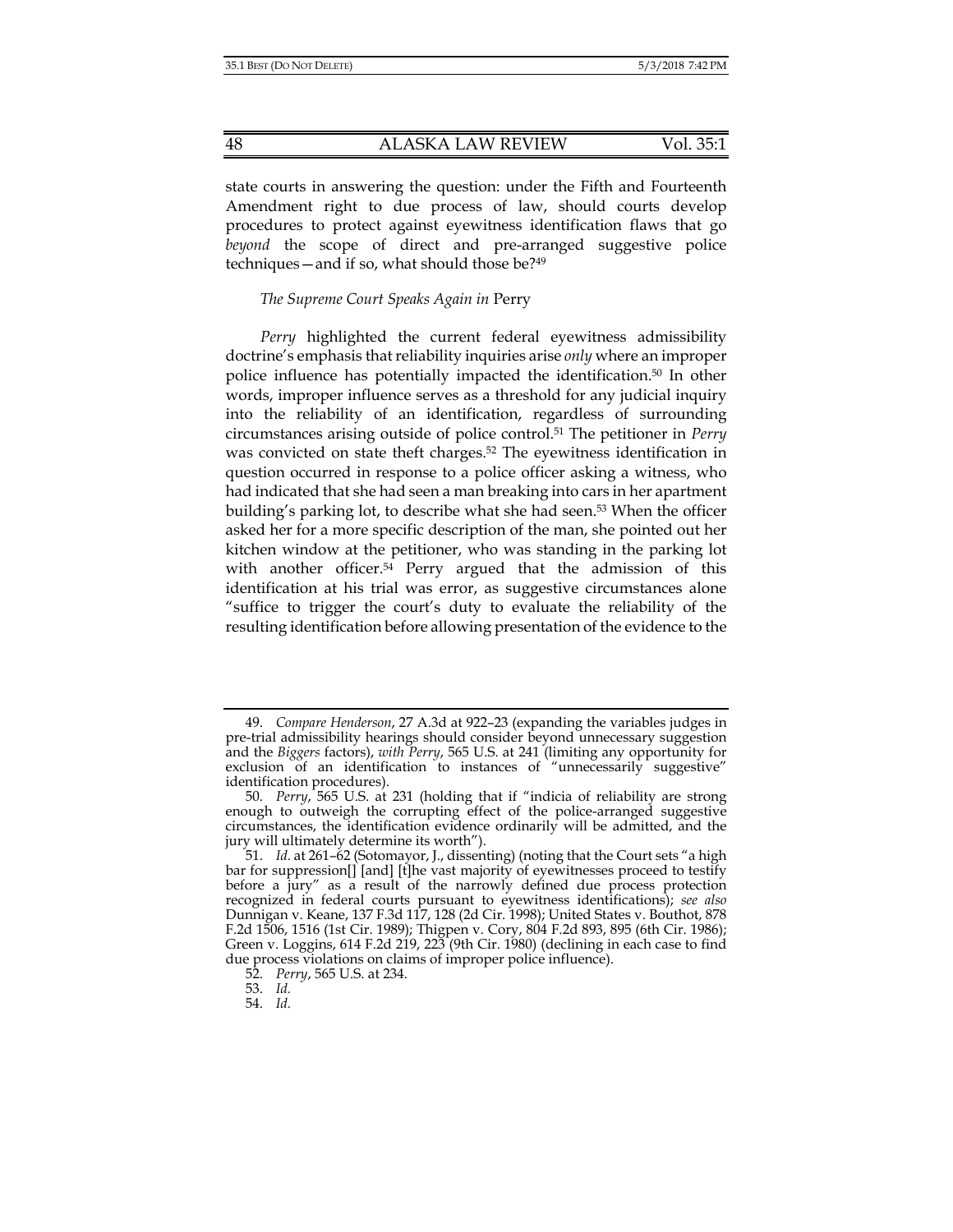jury."55 The Court disagreed with the petitioner's proposed rule to subject any suggestive eyewitness identification to judicial prescreening.56

 Discussing the reasons for its rejection of the petitioner's requested standard, the Court noted that the reliability "linchpin" announced in *Brathwaite* "comes into play only after the defendant establishes improper police conduct."57 Without evidence of suggestion, the second prong of *Brathwaite—*determining reliability once a procedure is found to be suggestive—does not apply and cannot result in the exclusion of an identification.58 This is true even if the conditions surrounding the identification were tainted with indicia of unreliability, such as the effects of stress the witness experienced when making the identification, how long the witness observed the suspect, or biases associated with the race of the witness and the suspect.59 The Court in *Perry* effectively limited constitutional due process protections against flawed eyewitness identifications to a narrow set of unfair police practices.<sup>60</sup> Even though the Court had long acknowledged that "the annals of criminal law are rife with instances of mistaken identification,"<sup>61</sup> it defined improper influence in a way that placed circumstantial and inherent flaws in identification procedures beyond judicial reach, as such flaws cannot easily be linked to overt suggestion. In the aftermath of *Perry*, courts remain relegated to the suggestiveness framework provided by *Brathwaite*, while factors identified by modern social science as equally likely to cause improper influence go unaddressed.

The Supreme Court's decision in *Perry* further illustrated the federal courts' traditional failure to serve an activist role in improving criminal procedure and their delay in accounting for scientific developments.62

 <sup>55.</sup> *Id.* at 236.

 <sup>56.</sup> *Id.* at 240.

 <sup>57.</sup> *Id.* at 241; *see also id.* at 245 ("The fallibility of eyewitness evidence does not, without the taint of improper state conduct, warrant a due process rule requiring a trial court to screen out such evidence for reliability . . . .").

 <sup>58.</sup> *Id.* at 243–44.

 <sup>59.</sup> *Id.*

 <sup>60.</sup> *See id.* at 232–33 (limiting the definition of such unfair practices to suggestive circumstances arranged by law enforcement officers, such as lineups, showups, and photographic arrays).

 <sup>61.</sup> United States v. Wade, 388 U.S. 218, 228 (1967).

 <sup>62.</sup> *See, e.g.*, BRANDON L. GARRETT, CONVICTING THE INNOCENT: WHERE CRIMINAL PROSECUTIONS GO WRONG 63 (2011) (referring to *Brathwaite*'s test as "toothless" in ensuring due process); Michael H. Hoffheimer, *Requiring Jury Instructions on Eyewitness Identification Evidence at Federal Criminal Trials*, 80 J. CRIM. L. & CRIMINOLOGY 585, 586–87 (1989) (explaining federal courts have generally encouraged but not mandated powerful eyewitness identification jury instructions); Robert Couch, *A Model for Fixing Identification Evidence After Perry v. New Hampshire*, 111 MICH. L. REV. 1535, 1536 (2013) (noting *Perry*'s failure to set a post-*Brathwaite* standard exemplifies that real reform must be state-led).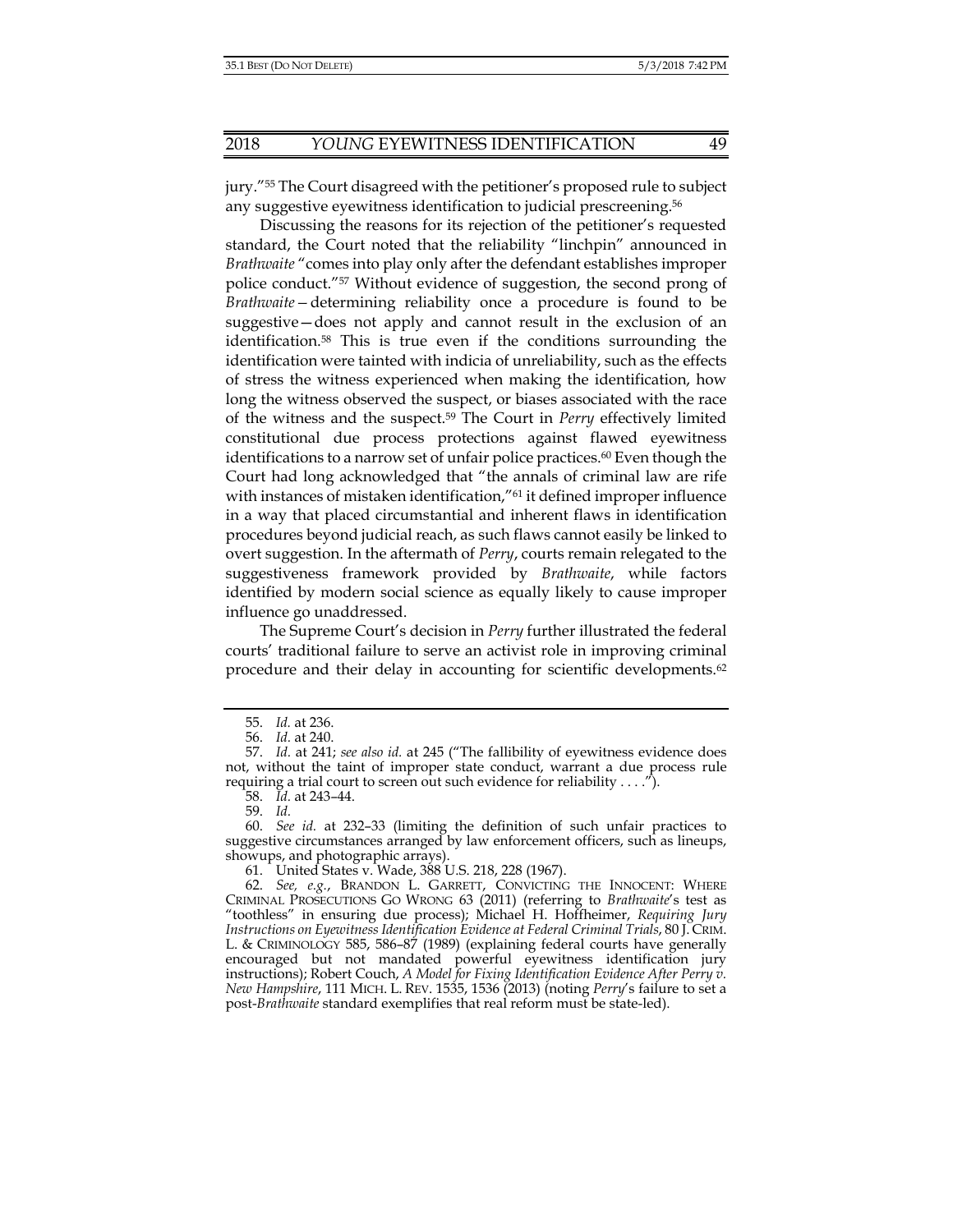#### 50 ALASKA LAW REVIEW Vol. 35:1

The Supreme Court has taken some steps to identify and correct procedural problems often involved in misidentifications, such as the issue of independent origins of in-court identifications in *United States v. Wade*, where the Court held that a trial court must hold a hearing to determine whether an in-court identification has an independent source where it is unclear whether it originated from a defendant's observations or a police lineup subject to improper influence.63 However, state courts and legislatures have more frequently and quickly implemented much deeper change. For example, states have diligently worked to develop investigatory committees, new statutes, and procedural remedies to address issues of admissibility of misidentifications, poor jury instructions regarding reliability of eyewitness identifications, false confessions, and other unreliable evidence which often leads to wrongful convictions.64 Federal courts, in contrast, have largely relegated the search for solutions to the states and adopted few measures to combat common procedural issues in areas such as eyewitness identifications, hearsay, and false confessions.65 This apathy and lack of urgency within the federal system to account for science is especially dangerous in the context of eyewitness identification procedures because assumptions about eyewitnesses in traditional jurisprudence are not only lagging or incomplete, they are often entirely opposite from the truth.<sup>66</sup>

## *New Jersey Breaks with* Brathwaite

At the state level, the New Jersey Supreme Court has led the way in appreciating how important modern social science should impact courts' review of eyewitness identifications through its decision in *Henderson*. *Henderson* not only identified *Brathwaite* reliability factors that may have a counterintuitive impact on reliability such as confidence, degree of attention, and opportunity to view the crime, but integrated new scientifically-supported reliability factors into its new eyewitness identification admissibility test.<sup>67</sup> The case involved an eyewitness who,

 67. State v. Henderson, 27 A.3d 872, 919 (N.J. 2011) (laying new framework for admissibility test which would "consider all relevant factors that affect reliability in deciding whether an identification is admissible; that is not heavily weighted by factors that can be corrupted by suggestiveness; that promotes deterrence in a meaningful way; and that focuses on helping jurors both understand and evaluate the effects that various factors have on memory").

 <sup>63.</sup> *Wade*, 388 U.S. at 242.

 <sup>64.</sup> GARRETT, *supra* note 62, at 241–52.

 <sup>65.</sup> *Id.*

 <sup>66.</sup> REPORT OF THE SPECIAL MASTER, *supra* note 7, at 79 (noting three of five reliability factors utilized by *Brathwaite* test are in fact unreliable, as they are often "strengthened by the suggestive conduct against which they are to be weighed": confidence, degree of attention, and opportunity to view the suspect).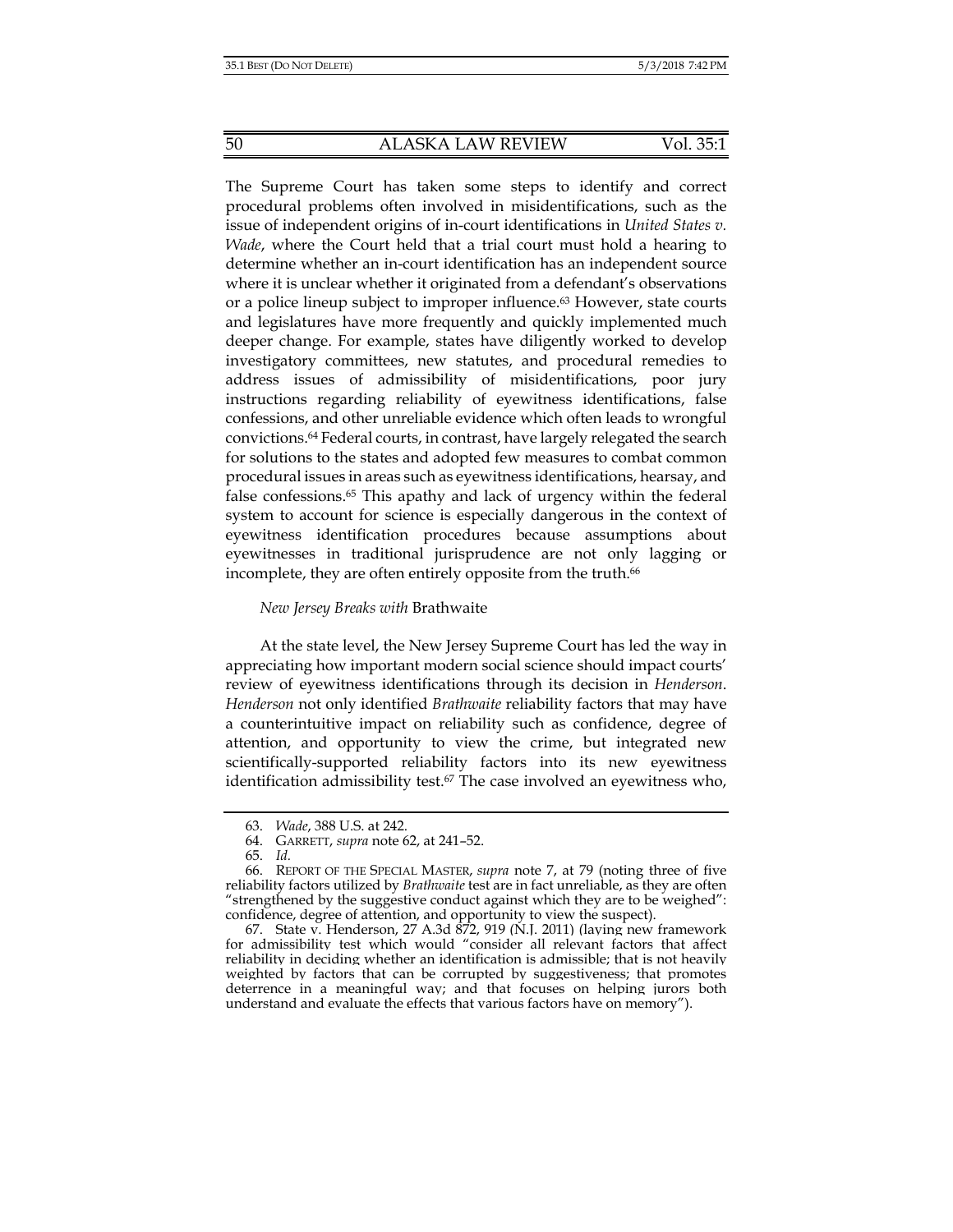unable to identify the picture of the defendant in a photographic lineup following the crime, was told by an officer to "just do what you have to do, and we'll be out of here."68 During a pre-trial hearing to the validity of the identification, the witness testified that he felt he was being nudged into making a certain choice.69 Subjecting the identification to the *Brathwaite* test—requiring determination of whether the police procedures were unnecessarily suggestive and, if so, whether the identification was admissible nonetheless because it met the *Biggers* factors—the trial court found the identification admissible under the totality of the circumstances.70 The Appellate Division reversed, however, concluding that the photographic lineup was impermissibly suggestive, and thus required exclusion, because the investigating officers, by their statements to the witness, deliberately intruded in order to influence the witness's choice.71

Before the Supreme Court of New Jersey, the parties and amici suggested that *Brathwaite* and New Jersey's own photographic identification test, in *State v. Madison*, 72 were ill-adapted to scientific research relevant to eyewitness identifications.<sup>73</sup> A report produced by the Special Master reviewed over 360 exhibits, including over 200 scientific studies of the influence of human memory on eyewitness identifications.74 It also considered testimony from seven experts in the fields of psychology, criminal defense, and wrongful convictions during a ten-day remand hearing.75 In response to the studies and testimony

74. *Id.*

 75. *Id.* at 884–85. The Innocence Project, amicus curiae, called Dr. Gary L. Wells, Distinguished Professor of Psychology at Iowa State University; Professor James M. Doyle, Director of the Center for Forensic Practice at John Jay College of Criminal Justice; and Dr. John Monahan, Distinguished Professor of Law at the University of Virginia with a Ph.D. in Clinical Psychology. *Id.* The defendant called Dr. Steven Penrod, Distinguished Professor of Psychology at the John Jay College of Criminal Justice; and Professor Jules Epstein, Associate Professor of Law at Widener University School of Law. *Id.* The State called Dr. Roy Malpass, Professor of Psychology at the University of Texas, El Paso. *Id.* Drs. Wells, Penrod, and Malpass testified about scientific research in the eyewitness identification

 <sup>68.</sup> *Id.* at 881.

 <sup>69.</sup> *Id.*

 <sup>70.</sup> *Id.* at 881–82.

 <sup>71.</sup> *Id.* at 884.

 <sup>72. 536</sup> A.2d 254, 255, 265 (N.J. 1988). *Madison* addressed whether out-ofcourt, police-conducted photographic identification procedures were so impermissibly suggestive that they gave rise to a substantial likelihood of an irreparable mistaken identification. *Id.* The court, falling in line with *Brathwaite* and *Wade*, held that the defendant had to sufficiently establish undue suggestiveness to receive a reliability hearing, and if so, the burden shifted to the State to prove by clear and convincing evidence that the identification's source was independent. *Id.*

 <sup>73.</sup> *Henderson*, 27 A.3d at 884.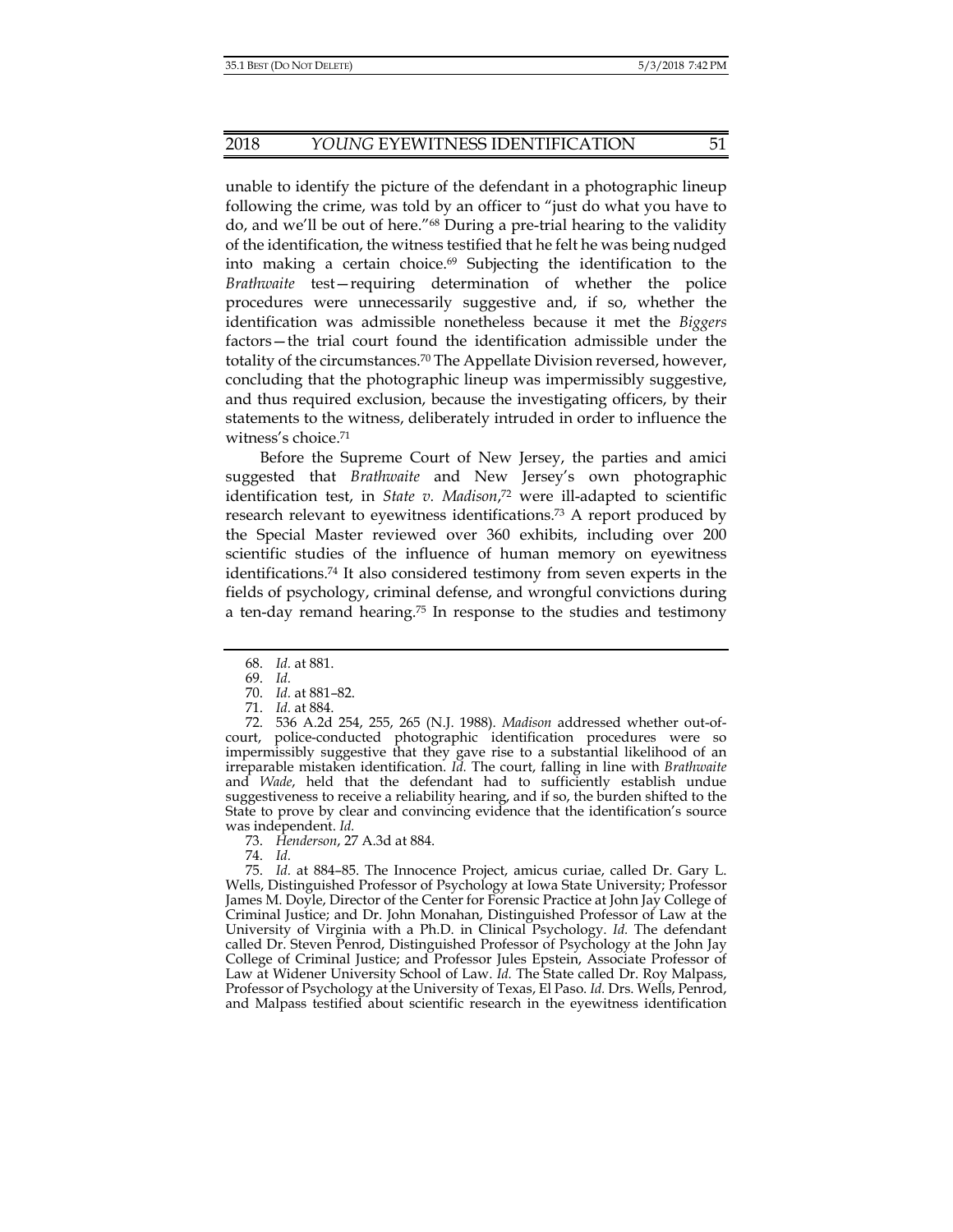presented, the Report of the Special Master encompassed a broad range of psychological findings on human memory, a field which had only just begun to receive the attention of researchers during the 1970s, prior to *Brathwaite*. 76 The Report recognized, from the research and testimony presented, that human memory "does not function like a videotape, accurately and thoroughly capturing and reproducing a person or event," but is "a constructive, dynamic and selective process."77 Instead, human memory functions in three stages: the acquisition stage (where information is perceived and enters the viewer's memory system), the retention stage (the period of time which passes between perception and the viewer's attempt to recall the event), and the retrieval stage (where the viewer attempts to recall the event).78

Because many variables can influence the reliability of the information stored at any stage in the memory process, divorcing considerations of suggestiveness from relevant reliability concerns, as the two-pronged *Brathwaite* test does, fails to allow for an evaluation of the true totality of the circumstances . 79 If a witness's self-reported certainty, degree of attention, and opportunity to view the suspect are positively correlated with the level of suggestion provided by the police in making the identification, it makes little sense to uphold the admission of the identification—even if found unnecessary and improperly suggestive because the circumstances of the identification as self-reported by the witness deem it "reliable."80

The factors that can influence memory and, specifically, eyewitness identification accounts fall into two categories: system variables and estimator variables.81 System variables include circumstances and procedures under the control of law enforcement or, more broadly, the criminal justice system.<sup>82</sup> These factors include—but are not limited to blind administration (such as in conducting a lineup procedure), preidentification instructions, lineup construction, avoiding feedback and recording confidence, multiple viewings, simultaneous versus sequential

field. *Id.*

 <sup>76.</sup> REPORT OF THE SPECIAL MASTER, *supra* note 7, at 8–9.

 <sup>77.</sup> *Id.* at 9 (referring to research principles from ELIZABETH E. LOFTUS ET AL., EYEWITNESS TESTIMONY: CIVIL AND CRIMINAL § 2:2 (5th ed. 2014)).

 <sup>78.</sup> LOFTUS ET AL., *supra* note 77.

 <sup>79.</sup> Steven Penrod et al., *The Reliability of Eyewitness Testimony: A Psychological*  Perspective, in THE PSYCHOL. OF THE COURT ROOM 119, 122-46 (1982).

 <sup>80.</sup> REPORT OF THE SPECIAL MASTER, *supra* note 7, at 10.

 <sup>81.</sup> Gary L. Wells, *Applied Eyewitness-Testimony Research: System Variables and Estimator Variables*, 36 J. PERSONALITY & SOC. PSYCHOL*.* 1546, 1546 (1978).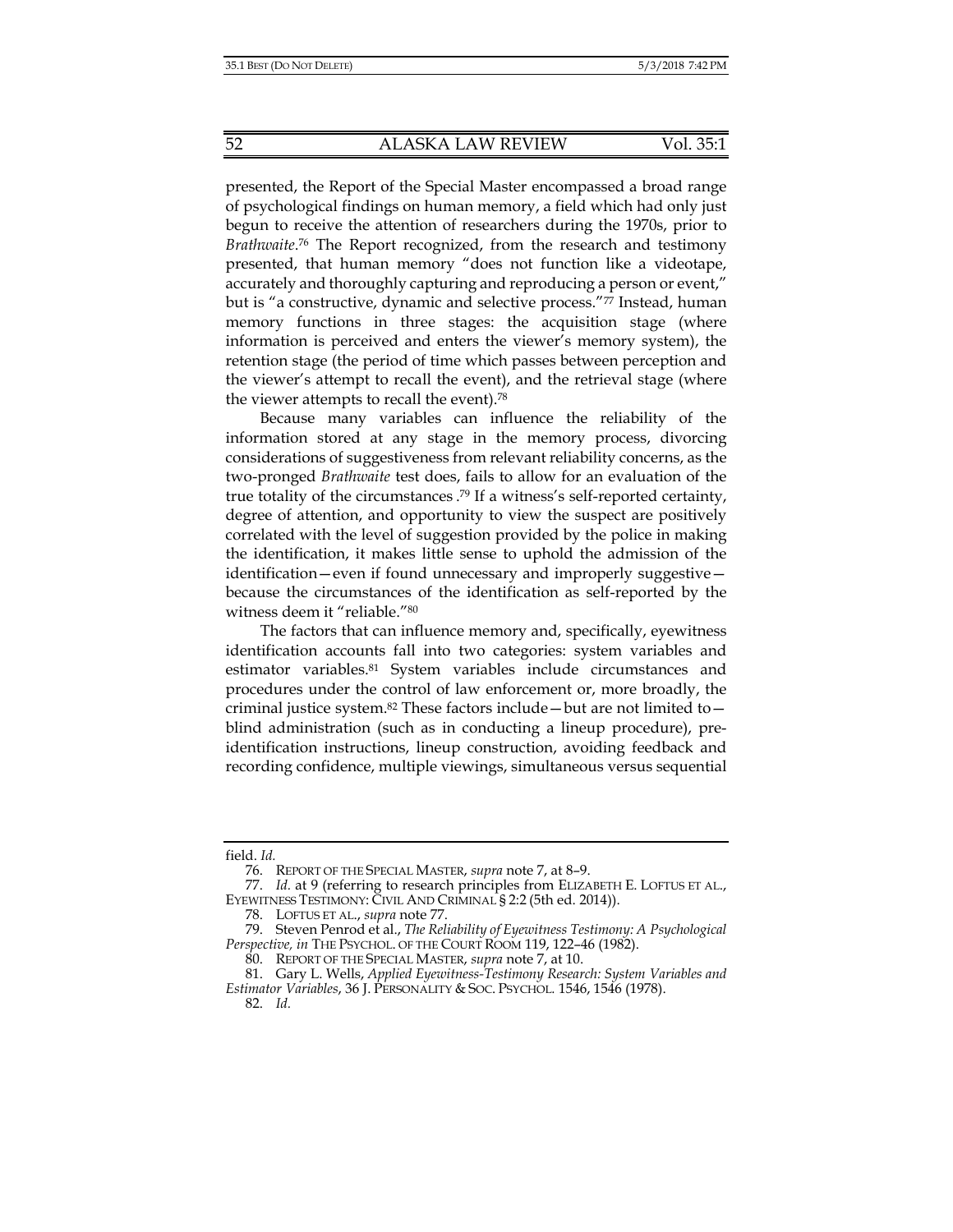lineups, composites, and show ups.83 The *Brathwaite* factors generally parallel these system factors.

 In contrast, estimator variables—which are often highly influential are largely extraneous to the criminal justice system. They include characteristics of the witness or perpetrator and circumstances surrounding the identification itself.<sup>84</sup> While estimator variables are also capable of negatively impacting the reliability of an eyewitness identification, they are not accounted for in *Brathwaite*'s suggestiveness and reliability test. $85$  Estimator variables include — but are not limited to stress, weapons focus, duration, distance and lighting, witness characteristics (such as age and intoxication), characteristics of the perpetrator (such as changes in facial features and disguises), memory decay, race-bias, private actors (non-State actors who expose the witness to opinions, photographs, descriptions, or other influential information), and the speed of the identification.86 The factors provided in *Biggers* opportunity to view the criminal at the time of the crime, degree of attention, accuracy of prior description of the criminal, level of certainty at the time of the confrontation, and the time between the crime and confrontation—while not innately reliable, are also considered estimator variables.87

The New Jersey Supreme Court recognized that the *Brathwaite* test rested on three assumptions in order to protect due process: "(1) that it would adequately measure the reliability of eyewitness testimony; (2) that the test's focus on suggestive police procedure would deter improper practices; and (3) that jurors would recognize and discount untrustworthy eyewitness testimony."88 But the court noted that experience had proven these assumptions to be untrue.<sup>89</sup> Therefore, it

87. *Id.* at 921–22.

 <sup>83.</sup> State v. Henderson, 27 A.3d 872, 896–903 (N.J. 2011).

 <sup>84.</sup> Wells, *supra* note 81, at 1546.

 <sup>85.</sup> *Henderson*, 27 A.3d at 904; *see also* Perry v. New Hampshire, 565 U.S. 228, 245 (2012) ("The fallibility of eyewitness evidence does not, without the taint of improper state conduct, warrant a due process rule requiring a trial court to screen such evidence for reliability before allowing the jury to assess its creditworthiness.").

 <sup>86.</sup> *Henderson*, 27 A.3d at 904–10.

 <sup>88.</sup> *Id.* at 918 (citing Manson v. Brathwaite, 432 U.S. 98, 112–16 (1977)).

 <sup>89.</sup> *See id.* at 918–19 (explaining that *Brathwaite* fails to meet its goals because courts ignore the effect of estimator variables without a finding of impermissible police action; witnesses' opportunity to view a crime, their degree of attention, and how certain they are at the time they make an identification are determined by self-reporting which is susceptible to influence by suggestive processes rather than deterring it; suppression is the only option for suggestive evidence and few courts will sanction it; and the reliability factors are, in practice, treated more like a checklist than a totality of the circumstances test).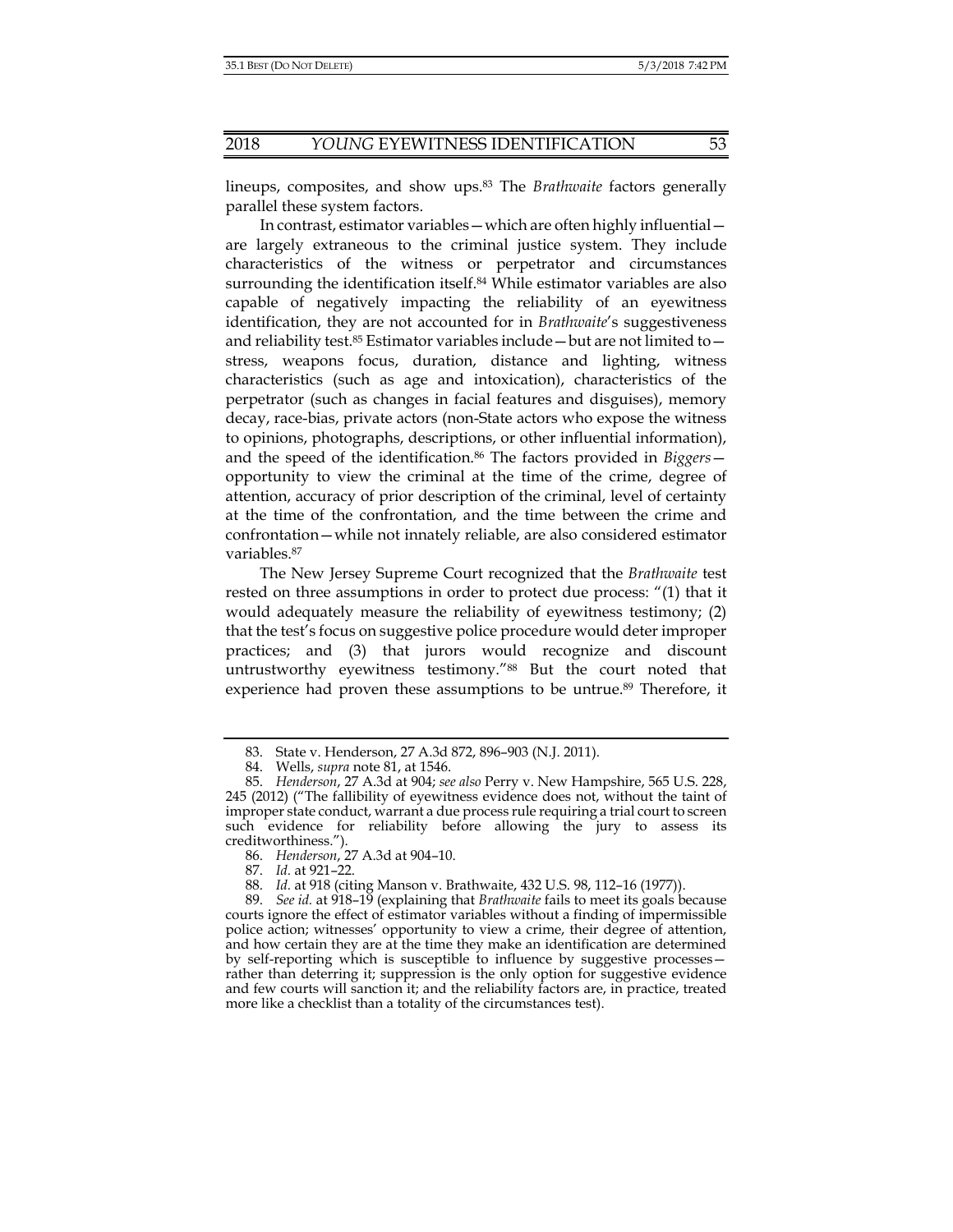found that the *Brathwaite* test had burdened due process.90 It also recognized the significant harm caused by misidentifications in jurisprudential history, relying on the alarming data presented on the connection between such flawed evidence and wrongful conviction rates.91

Taking into account such high risk for miscarriage of justice, the New Jersey court formed a new flexible test that addresses system and estimator variables and incorporated the scientific findings provided in the Special Master's report.92 Accordingly, under New Jersey's *Henderson*  test, to secure a pretrial hearing, the defendant must carry the initial burden of showing some evidence of suggestiveness which would result in a misidentification, generally tied to a system variable.93 Next, the burden shifts to the State to offer proof of reliability, whether in the form of system or estimator variables.94 The court may at any time end the hearing on grounds that the threshold claim of suggestiveness is baseless.95 The defendant, who carries the ultimate burden of proving a "very substantial likelihood of irreparable misidentification," can crossexamine eyewitnesses and police officers and present evidence linked to system or estimator variables.96 Then, based on the totality of the circumstances from the evidence presented, if the court finds a very substantial likelihood of irreparable misidentification, it should suppress the eyewitness identification.<sup>97</sup> If not, upon admitting the identification to the trier of fact, the court should give tailored jury instructions to appropriately guide juries through the system and estimator variables that may have influenced the reliability of a given identification.<sup>98</sup> The instruction may include a list of variables that may disrupt an accurate

 <sup>90.</sup> *See id.* (disapproving the following aspects of the *Brathwaite* test: (1) estimator factors are ignored unless impermissibly suggestive police conduct is shown, and only then may the five estimator factors announced in *Biggers* be considered; (2) three of the five *Biggers* factors may be skewed by suggestive procedures; (3) rather than deterring police suggestiveness, the *Brathwaite* test may reward it because more suggestion is correlated with higher confidence and more favorable reports about the viewing conditions; (4) *Brathwaite* only addresses the option of suppression; and (5) the totality of the circumstances mandate is undermined by the *Biggers* factors, which are often used as a checklist).

 <sup>91.</sup> *Id.* at 929; *see also* GARRETT, *supra* note 62, at 48 (finding eyewitnesses misidentified 76% of the exonerees in a 250-case study of wrongful convictions overturned by DNA evidence).

 <sup>92.</sup> *See Henderson*, 27 A.3d at 917 (acknowledging consistency in scientific experimentation on eyewitness identifications and variables that influence them).

 <sup>93.</sup> *Id.* at 920.

 <sup>94.</sup> *Id.*

 <sup>95.</sup> *Id.*

 <sup>96.</sup> *Id.*

 <sup>97.</sup> *Id.*

 <sup>98.</sup> *Id.* at 924.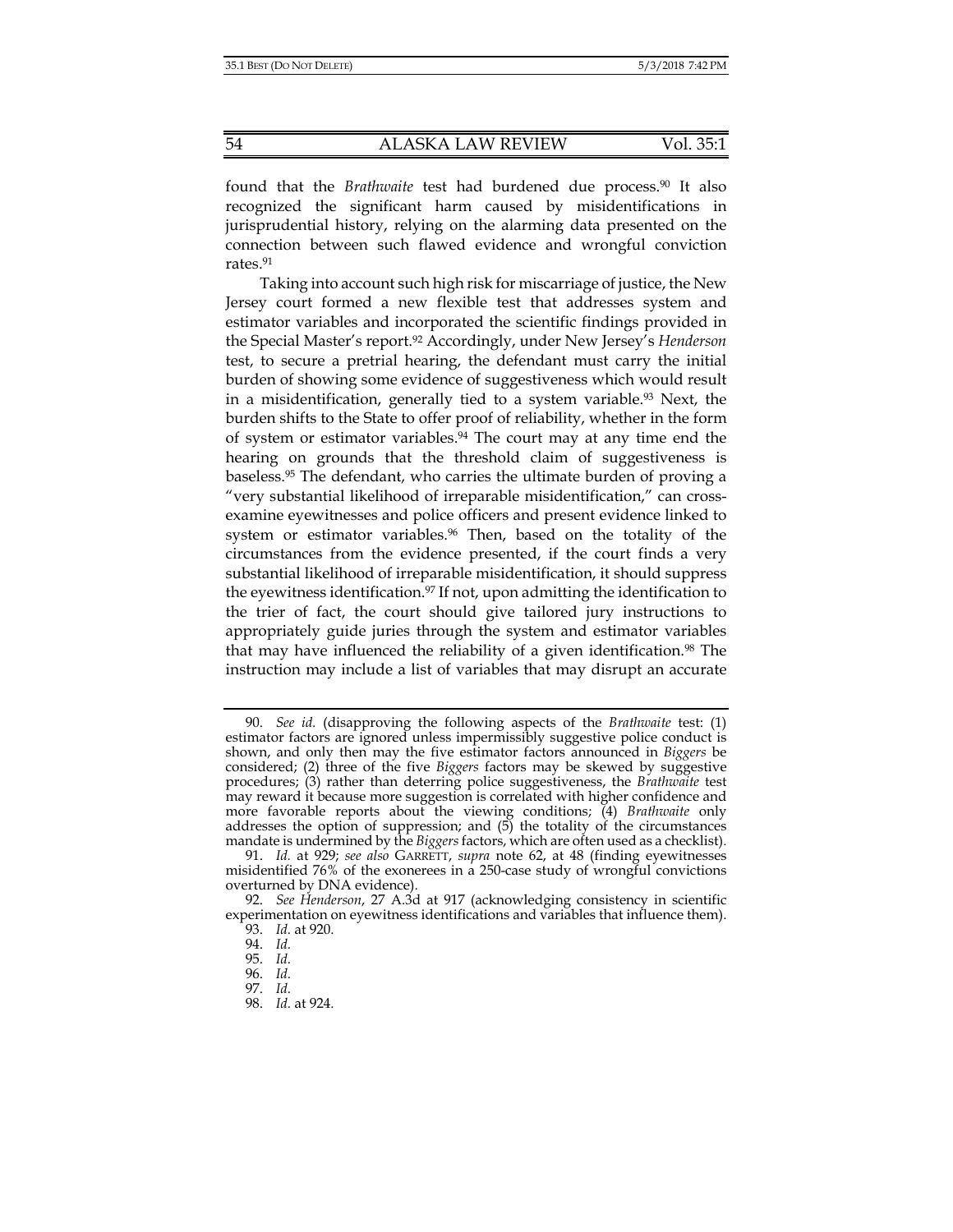identification and language to warn jurors of potential flaws in otherwise seemingly correct identifications. For example, a model jury instruction reads: " Although nothing may appear more convincing than a witness's categorical identification of a perpetrator, you must critically analyze such testimony. Such identifications, even if made in good faith, may be mistaken."99

The *Henderson* test does two things for litigants of identifications. First, by broadening the factors that a judge in a pre-trial admissibility hearing can consider, it departs from the scientifically-fallible assumptions about the reliability of eyewitness identifications in *Brathwaite* and forces the State to prove a much higher degree of independent reliability from eyewitness identifications before it can be submitted to the trier of fact.100 Second, it inverts the burden of production in a peculiar way: shifting the responsibility to the defendant to show evidence of variables which detract from the identification's reliability, rather than focusing on the five *Biggers* factors, evidence of which the *State*  would carry the burden of providing under *Brathwaite*.101 Yet this actually works to the benefit of the defendant, as the range of admissible variables is much broader (possessing no definitive limit) and serves to *defeat* the identification's reliability instead of only focusing on the availability of State evidence to support it.102 As for the judge, the *Henderson* test still affords a measure of discretion on the issue of whether expert testimony on reliability of eyewitness identifications will be beneficial to the jury, as well as discretion to redact portions of an identification in rare cases pursuant to New Jersey's version of the Federal Rule of Evidence 403.103

Finally, the last piece to the *Henderson* test takes into account that jurors often "do not evaluate eyewitness memory in a manner consistent with psychological theory and findings."104 Instead, jurors tend to deprioritize factors such as distance and lighting, while giving disproportionate weight to factors such as the witness's confidence.105 The

 <sup>99.</sup> COMM. ON MODEL CRIM. JURY CHARGES, NON 2C CHARGES: IDENTIFICATION: IN AND OUT-OF-COURT IDENTIFICATIONS (Sept. 4, 2012), https://www.judiciary. state.nj.us/attorneys/assets/criminalcharges/idinout.pdf.

 <sup>100.</sup> *Henderson*, 27 A.3d at 919.

 <sup>101.</sup> *Id.* at 920–22.

 <sup>102.</sup> *Id.*

 <sup>103.</sup> *See id.* at 925 (explaining that although revised jury instructions should serve to reduce the need for such expert testimony, such discretion is allowed in the rare instance where a redaction accomplishes a balance between the need for relevant evidence and the prejudicial concerns of Rule 403); *see also* OR. REV. STAT. § 40.160 (2017) ("Although relevant, evidence may be excluded if its probative value is substantially outweighed by the danger of unfair prejudice . . . .").

 <sup>104.</sup> Brian L. Cutler et al., *Juror Sensitivity to Eyewitness Identification Evidence*, 14 LAW & HUM. BEHAV. 185, 190 (1990).

 <sup>105.</sup> *Id.*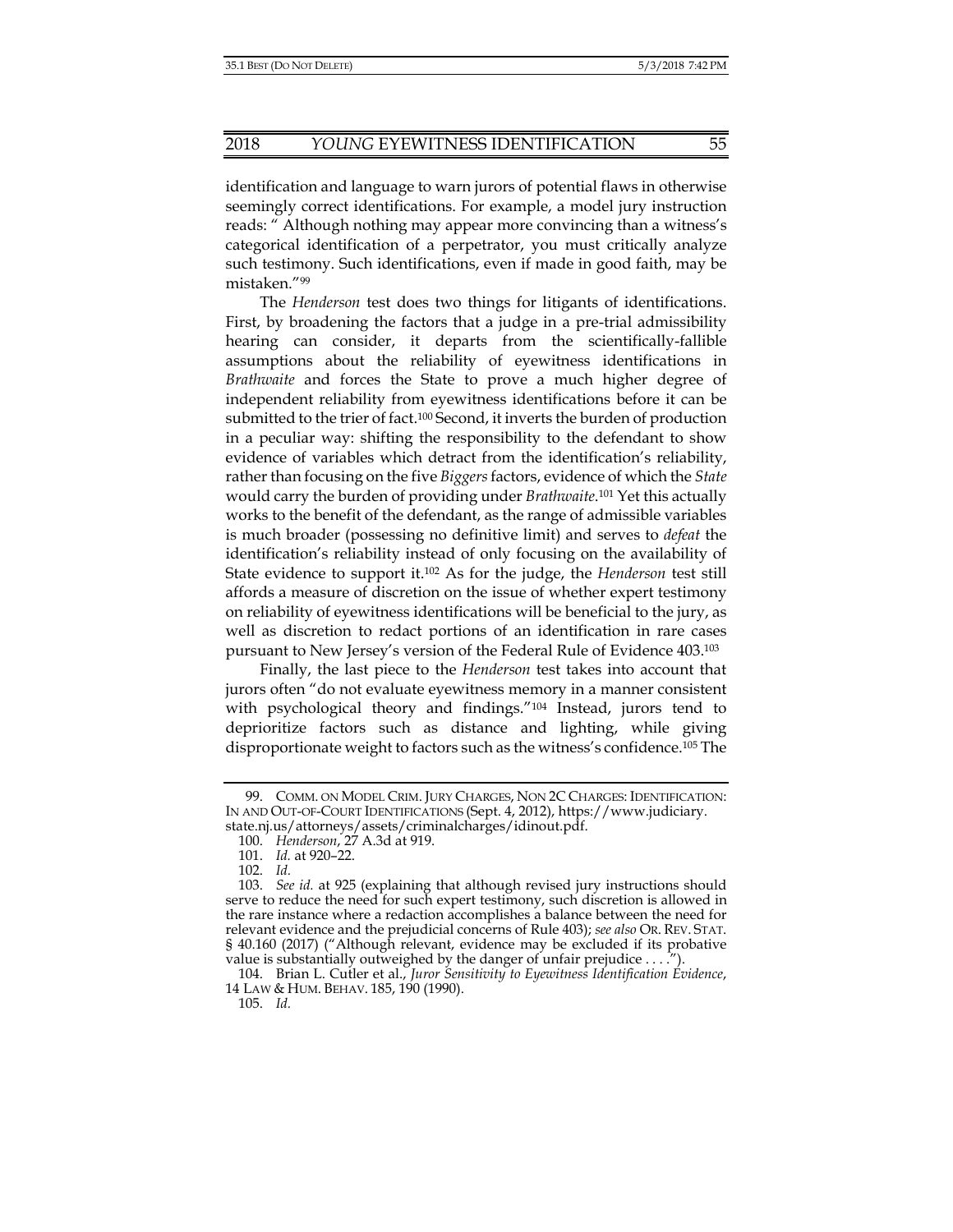*Henderson* test, given the reality that most eyewitness identifications will be admitted, ensures that jurors receive adequate instructions about the many factors affecting identifications, some of which are not only nonintuitive but counterintuitive.106 For example, while a juror may consider a witness's confidence highly telling of the identification's accuracy, confidence is a factor easily manipulated by suggestive techniques and may, therefore, be indicative that the identification is actually unreliable.107 The New Jersey Supreme Court charged the state's Criminal Practice Committee and the Committee on Model Criminal Jury Charges with drafting revised jury instructions incorporating those system and estimator variables, which the court found to be supported by generally accepted scientific principles.108 Given the significant impact of own-race bias in eyewitness identifications,<sup>109</sup> the court also charged the committees to draft a jury instruction specifically for cases involving cross-racial identification.110

# **C. Gaining Traction: Other States Join the Trend**

One year after the New Jersey Supreme Court decided *Henderson*, Oregon followed suit by announcing a similar test in *State v. Lawson*. 111 *Lawson* adopts many of the same scientific rationales as *Henderson*, 112 and closely mirrors its discussion of system and estimator variables.113 The

 <sup>106.</sup> *Henderson*, 27 A.3d at 925 ("[W]hether the science confirms commonsense views or dispels preconceived but not necessarily valid intuitions, it can properly and usefully be considered by both judges and jurors in making their assessments of eyewitness reliability.").

 <sup>107.</sup> *See* People v. LeGrand, 867 N.E.2d 374, 377 (2007) (citing 1 McCormick, Evidence § 206, at 880 (6th ed. 2006), for the premise that degree of confidence can be influenced by, for example, misleading questions asked after a witness's viewing of a suspect).

 <sup>108.</sup> *Henderson*, 27 A.3d at 925–26; *see also* COMM. ON MODEL CRIM. JURY CHARGES, *supra* note 99.

 <sup>109.</sup> *See, e.g.*, Christian A. Meissner & John C. Brigham, *Thirty Years of Investigating the Own-Race Bias in Memory for Faces: A Meta-Analytic Review*, 7 PSYCHOL. PUB., POL'Y, & L. 3, 21, 27  $(200\text{I})$  (finding, in thirty-nine studies and almost 5000 participants, that cross-racial identifications raise unique difficulties and a significant risk for misidentification).

 <sup>110.</sup> *Henderson*, 27 A.3d at 926 (broadening the *Cromedy* instruction from State v. Cromedy, 727 A.2d 457, 467 (N.J. 1999), on cross-racial identifications beyond only cases where identification is a critical issue in the case).

 <sup>111.</sup> State v. Lawson, 291 P.3d 673 (Or. 2012) (en banc). In *Lawson*, Oregon broke away from the reliability-focused *Brathwaite* doctrine still employed in federal and many state courts. *See id.* at 690 (rejecting Oregon's 1979 *Classen* test for determining admissibility of eyewitness identifications).

 <sup>112.</sup> *Id.* at 685–86 (noting that over 2000 scientific studies on the reliability of eyewitness identifications had been conducted since *Classen* was decided in 1979).

 <sup>113.</sup> *Id.* at 686–88 (listing and defining system and estimator variables).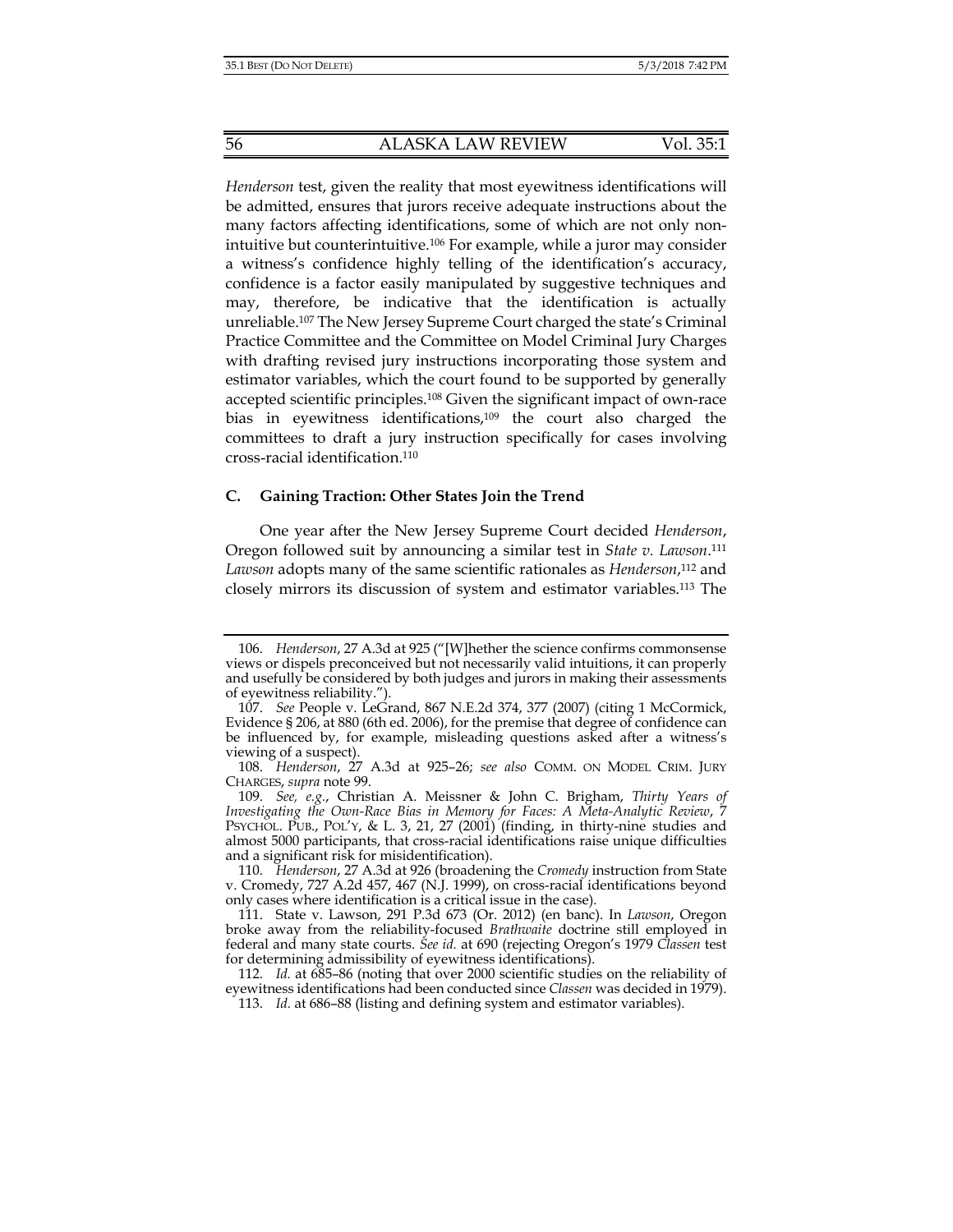*Lawson* test consists of two prongs. First, if the defendant moves for a pretrial hearing, the State must show that the identification at issue meets Oregon's evidentiary admissibility rules, which parallel requirements of the Federal Rules of Evidence.114 Next, the defendant must present evidence that the identification's relevance is substantially outweighed by the risk of unfair prejudice, confusion of the issues, misleading the jury, and undue delay or cumulative evidence.115 Evidence of a suggestive variable can "give rise to an inference of unreliability that is sufficient to undermine the perceived accuracy and truthfulness of an eyewitness identification – [and] only then may a trial court exclude  $[it] \ldots$ ."<sup>116</sup> If the court admits the identification, a defendant may present expert testimony on reliability issues with eyewitness identifications or request a jury instruction tailored to the reliability factors relevant to the case.117

Massachusetts, in *Commonwealth v. Gomes*, 118 took yet another route in its rejection of the *Brathwaite* framework. The court reformed its prior jury instructions on the reliability of eyewitness identifications to include additional generally accepted principles.119 The Massachusetts Supreme Court reasoned that five scientific principles had reached the "near consensus in the relevant scientific community" sufficient to mandate inclusion in jury instructions, not as a replacement for but as a more robust counterpart to expert testimony on reliability.120 These factors include: (1) that memory consists of three processing stages, (2) that certainty alone does not indicate accuracy, (3) that high levels of stress may reduce ability to make an accurate identification, (4) that information unrelated to the actual viewing of the event received before or after making an identification can affect later recollection of the memory or the identification, and (5) that a viewing of a suspect in an identification procedure may negatively affect the reliability of a subsequent identification showing the same suspect.<sup>121</sup>

Several states have, since *Brathwaite*, fashioned procedures for ensuring greater protections when the State in a criminal case seeks to introduce an eyewitness identification.122 However, New Jersey, Oregon,

 <sup>114.</sup> *Id.* at 696–97.

 <sup>115.</sup> *Id.* at 697 (citing OR. REV. STAT. § 40.160 (2017)).

 <sup>116.</sup> *Id.*

 <sup>117.</sup> *Id.*

 <sup>118.</sup> Commonwealth v. Gomes, 22 N.E.3d 897 (Mass. 2015).

 <sup>119.</sup> *Id.* at 911 (applying the scientific findings cumulated in ROBERT J. KANE ET AL., SUPREME JUDICIAL COURT STUDY GROUP ON EYEWITNESS EVIDENCE: REPORT AND RECOMMENDATIONS TO THE JUSTICES (2013), http://mass.gov/courts/docs/sjc/ docs/eyewitness-evidence-report-2013.pdf).

 <sup>120.</sup> *Id.* at 911–16.

 <sup>121.</sup> *Id.*

 <sup>122.</sup> *See, e.g.*, Commonwealth v. Johnson, 45 N.E.3d 83, 92 (Mass. 2016)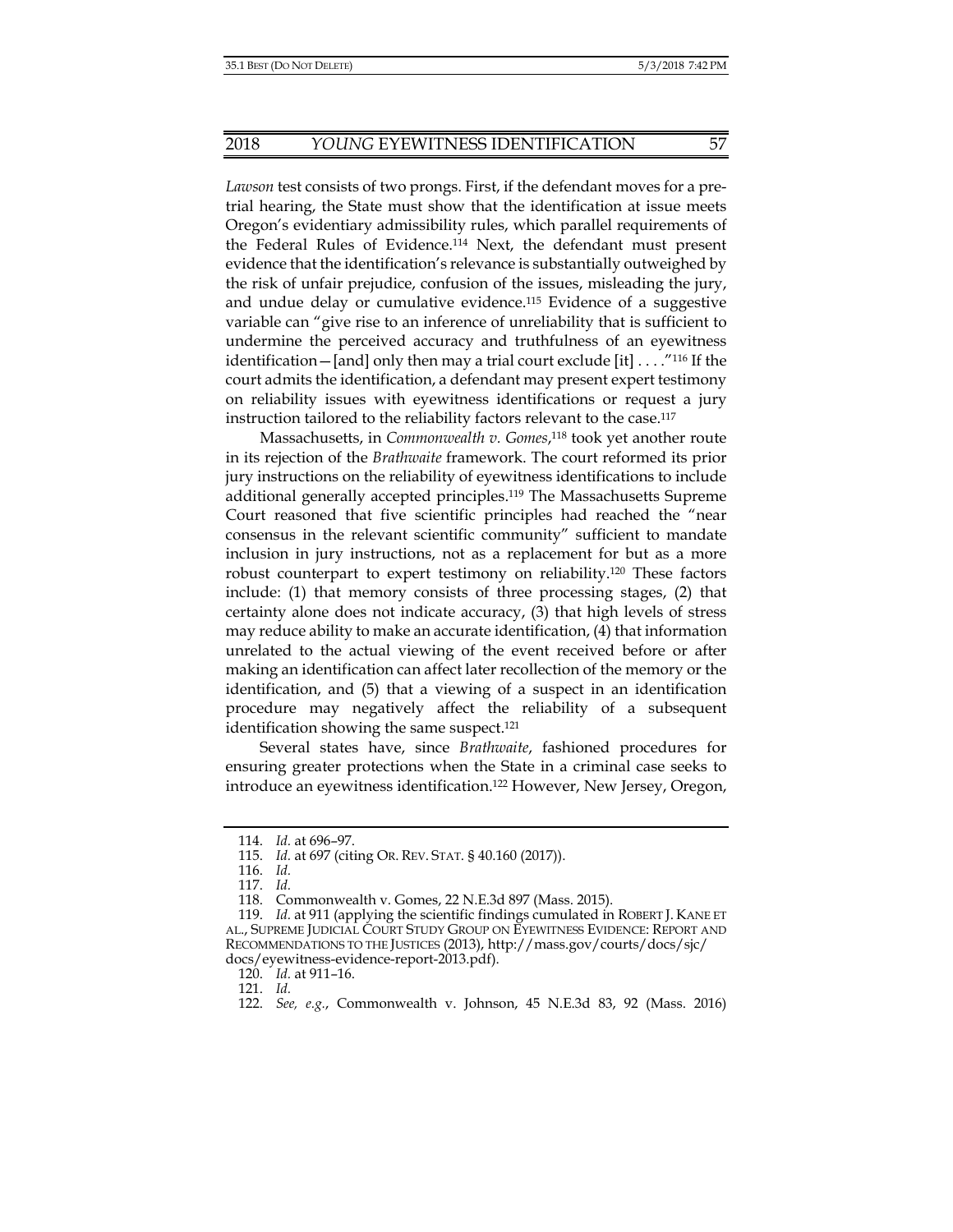and Massachusetts stand out as the three states who have subverted traditional assumptions about the reliability of such identifications and have reevaluated the right to stronger due process protections in light of their pitfalls.123 Alaska joined the fold in 2016, announcing an eyewitness identification admissibility test in *Young v. State* and serving as yet another beacon for states—as well as federal courts—to join eyewitness identification reform.124

# **II. THE** *YOUNG* **TEST: ALASKA'S MODEL FOR CHANGE**

## **A. Alaska Before** *Young*

Prior to *Young*, Alaska's controlling case law on the admissibility of eyewitness identifications, *Holden v. State*, 125 followed the *Brathwaite* doctrine without questioning its scientific validity.126 Much of Alaska's case law—flowing from *Brathwaite, Stovall*, and *Biggers*—focused on merely applying the reliability elements to the facts of the case rather than providing any comprehensive explanation of the *Holden* test or any

 123. *See generally Gomes*, 22 N.E.3d. at 897 (Mass. 2015) (asserting new tests for admitting eyewitness identifications); State v. Lawson, 291 P.3d 673 (Or. 2012) (en banc); State v. Henderson, 27 A.3d 872 (N.J. 2011).

124. Young v. State, 374 P.3d 395, 427 (Alaska 2016).

<sup>(&</sup>quot;Where the suggestiveness does not arise from police conduct, a suggestive identification may be found inadmissible only where the judge concludes that it is so unreliable that it should not be considered by the jury. In such a case, a subsequent in-court identification cannot be more reliable than the earlier out-ofcourt identification, given the inherent suggestiveness of in-court identifications and the passage of time."); State v. Guilbert, 49 A.3d 705, 731 (Conn. 2012) (finding expert testimony on reliability appropriate because many factors influencing identifications are not naturally within the jury's province); State v. Cabagbag, 277 P.3d 1027, 1040 (Haw. 2012) (exercising court's supervisory power to ensure that a special jury instruction is given on potential factors influencing an identification's reliability upon defendant's request); State v. Marquez, 967 A.2d 56, 69–71 (Conn. 2009) (specifying detailed criteria for the assessment of suggestive behavior); State v. Clopten, 223 P.3d 1103, 1110, 1118 (Utah 2009) (finding broad cautionary instructions do not effectively assist juries in spotting misidentifications and calling for routine admission of expert testimony on reliability); Brodes v. State, 614 S.E.2d 766, 771, 771 n.8 (Ga. 2005) (rejecting certainty as a reliability factor); State v. Dubose, 699 N.W.2d 582, 591–92 (Wis. 2005) (declaring showups to be inherently suggestive and revisiting *Brathwaite* and *Biggers* in light of recent scientific evidence which is "now impossible . . . to ignore"); State v. Hunt, 69 P.3d 571, 576 (Kan. 2003) (announcing a "refinement" of the federal due process test using five factors adopted in *Ramirez*); State v. Ramirez, 817 P.2d 774, 780–81 (Utah 1991) (modifying three reliability factors to focus directly on impacts of suggestion).

 <sup>125.</sup> Holden v. State, 602 P.2d 452 (Alaska 1979), *overruled by Young*, 374 P.3d 395.

 <sup>126.</sup> *See id.* at 456 (applying the admissibility test, including the "totality of the circumstances" language and *Biggers* factors, adopted in *Brathwaite*).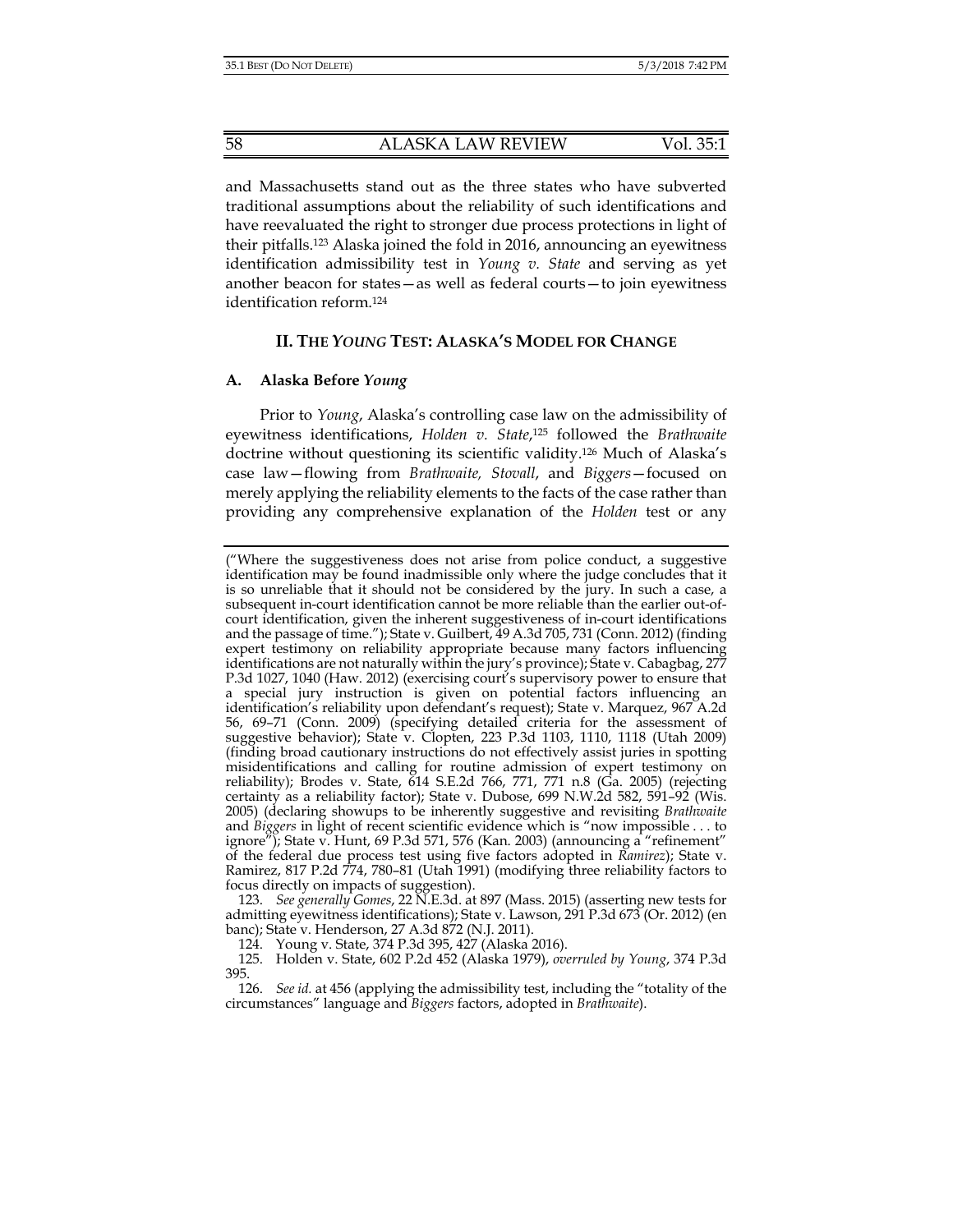#### 2018 *YOUNG* EYEWITNESS IDENTIFICATION 59

analysis of precisely how it corresponded with Alaska's constitutional due process requirement.127 In *Buchanan v. State*, 128 the court rejected the defendant's request for an instruction focusing on possible inadequacies of an eyewitness identification at issue.129 While *Buchanan* was decided three months prior to *Brathwaite*, its holding regarding the necessity of jury instructions on the issue was not abrogated until 2016 by *Young v. State*. 130

In 2009, the court of appeals' decision in *Tegoseak v. State*131 provided an impetus for reform. Before the grand jury that indicted Frank Tegoseak for driving under the influence and driving with a suspended license and at his subsequent trial, an eyewitness testified as to his impaired driving.132 The eyewitness had chosen Tegoseak out of a photographic lineup as the person he had seen driving in an impaired manner.133 Despite flaws in the lineup procedure, $134$  the superior court, employing

131. Tegoseak v. State, 221 P.3d 345 (Alaska Ct. App. 2009).

 <sup>127.</sup> *See Young*, 374 P.3d at 406 n.31 (reviewing cases decided under the *Brathwaite* test and finding that, while such cases accepted the test as consistent with Alaska's Constitution, explicit analysis of an unnecessary suggestiveness test was lacking); *see, e.g.*, Viveros v. State, 606 P.2d 790, 792, 792 n.1 (Alaska 1980) (declining to adopt a *per se* rule of exclusion in evaluating a photographic lineup for police suggestiveness and reliability); Klockenbrink v. State, 472 P.2d 958, 961– 62 (Alaska 1970) (discussing the *Stovall* component of *Brathwaite*); Anderson v. State, 123 P.3d 1110, 1116 (Alaska Ct. App. 2005) (asserting that "the test in Alaska is the same one announced by the United States Supreme Court" as Alaska had never expressly rejected *Brathwaite* or *Stovall*).

 <sup>128.</sup> Buchanan v. State, 561 P.2d 1197 (Alaska 1977), *abrogated by Young*, 374 P.3d 395.

 <sup>129.</sup> *Id.* at 1207.

 <sup>130.</sup> *Young*, 374 P.3d at 429.

 <sup>132.</sup> *Id.* at 346.

 <sup>133.</sup> *Id.* 

 <sup>134.</sup> Tegoseak was in the passenger seat of the vehicle when it was stopped by police, but the dispatcher had been informed that the passenger and the driver had switched places. *Id.* at 347. Thus, it was suspected that Tegoeseak had been the driver who may have been intoxicated. *Id.* To account for there having been multiple men in the car, police showed the eyewitness two photo arrays. *Id.* at 348. Tegoseak was included in the second one, but not the first. *Id.* Upon being shown the first photo array, the witness selected two photos that could have been one of the passengers, one of which was correct, and also incorrectly identified Tegoseak. Id. Knowing that the identification had been incorrect, the officer conducting the photo lineup told the eyewitness to look at the second photo array and reminded the witness that he had identified one of two men as the person who had been in the driver's seat, therefore suggesting that he should look carefully for the person who had been in the passenger's seat—that is, Tegoseak—in the second one. *See id.*; *see also id.* at 361. When the eyewitness viewed the second photo array, he indicated that picture number five, which was indeed Tegoseak, could have been the person he had observed, as could the picture he had identified in the first photo array. *Id* at 348.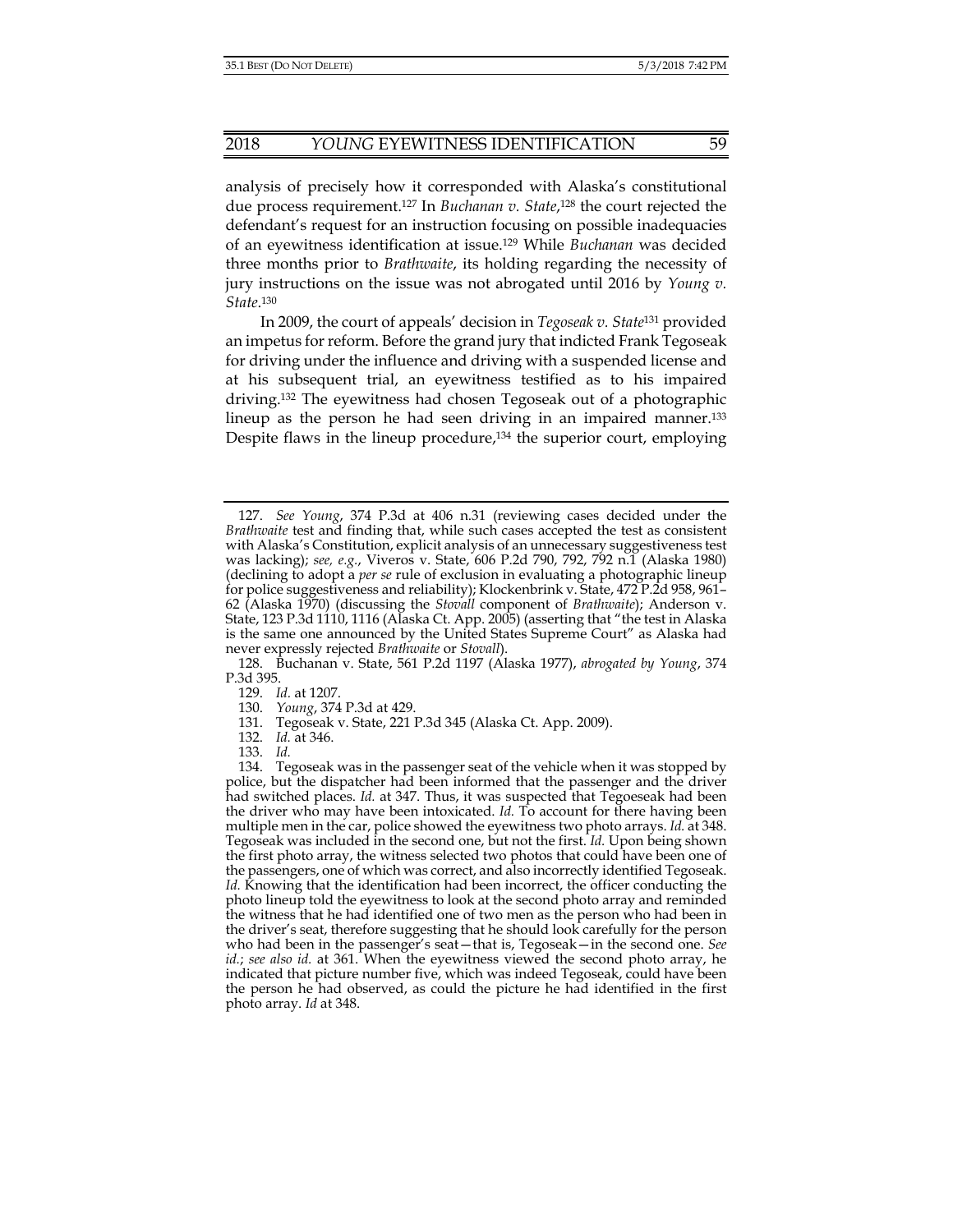*Brathwaite*, held that the identification was reliable and permitted admission of the evidence at trial.135

Even before the New Jersey Supreme Court's innovative discussion in *Henderson*, the Alaska court of appeals in *Tegoseak* endeavored to underscore the generally accepted scientific principles of human memory, its effect on eyewitness identifications, and the failure of the *Brathwaite* doctrine to consider these issues.<sup>136</sup> In reviewing some of the then-current research on eyewitness identification reliability, the court stated that its goal was:

[T]o acknowledge that psychological research into eyewitness identification has furnished new insights into the potential suggestiveness of identification procedures, and to point out that this research has illuminated the related problem that a suggestive identification procedure can work an after-the-fact alteration of a witness's memory of a criminal episode.137

# **B. Answering** *Tegoseak***'s Call in** *Young*

Seven years after *Tegoseak*, the Alaska Supreme Court took up the challenge to depart from *Brathwaite* in *Young v. State*.138 On August 15th, 2008, following a string of violent incidents between the Bloods and the Crips gangs in Fairbanks, an SUV—inconsistently described as gray, silver, or white—approached two cars carrying Bloods gang-members.139 Occupants of the SUV then began shooting at one of the cars, which led to a high-speed shootout for approximately two miles.140

Arron Young was arrested in connection with the shooting later that evening.141 The key to a silver SUV was found in his pocket and a gun was recovered from his waistband.142 Young was indicted by a grand jury for attempted murder in the first degree as well as misconduct involving a weapon in the first degree.143 During the grand jury proceedings, the State presented three eyewitnesses to identify Young.144 The first witness, Jason

 <sup>135.</sup> *Id.* at 346.

 <sup>136.</sup> *See id.* at 353–60 (highlighting the weaknesses of the *Biggers* factors and assumptions inherent to the *Brathwaite* doctrine about the reliability of eyewitness identifications, as well as the changing attitude in the legal system toward such evidence following the implementation of DNA testing).

 <sup>137.</sup> *Tegoseak*, 221 P.3d at 363.

 <sup>138.</sup> *See Young,* 374 P.3d at 426–27 (announcing the replacement of Alaska's adopted *Brathwaite* test).

 <sup>139.</sup> *Id.* at 399.

 <sup>140.</sup> *Id.*

 <sup>141.</sup> *Id.*

 <sup>142.</sup> *Id.*

 <sup>143.</sup> *Id.* at 399–400.

 <sup>144.</sup> *Id.* at 399.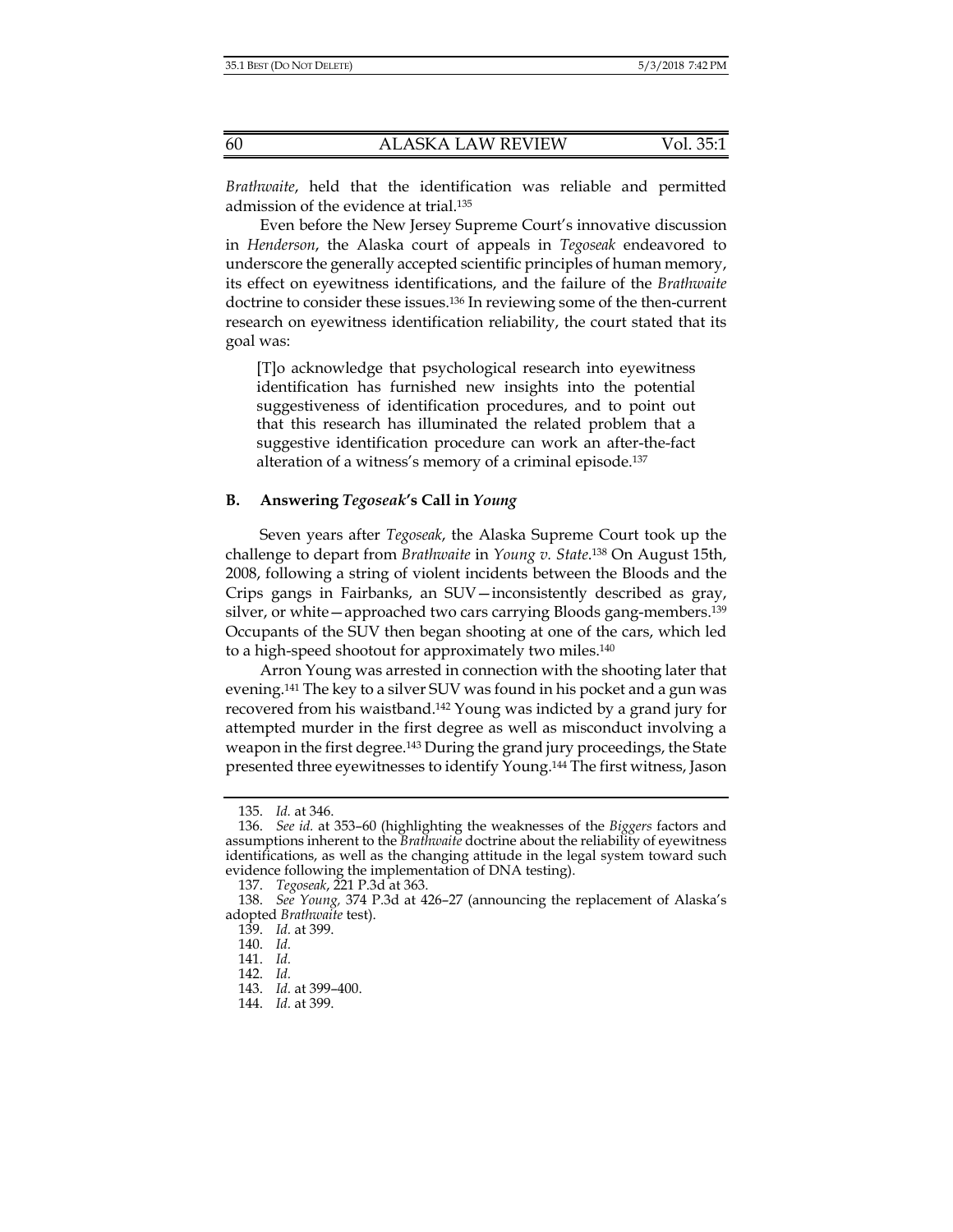Gazewood, had contacted the police and reported that he had witnessed the shooting.145 The police interviewed him at his office and showed him a photographic lineup featuring six photographs.146 Gazewood identified Young's photograph as most closely resembling the man he saw driving the SUV involved in the shooting.147 Before the grand jury, the second witness, Arles Arauz, identified Young as the driver of the SUV from a photographic lineup, even though he had informed police immediately following the shooting that he could not identify any of the assailants.<sup>148</sup> The third witness, John Anzalone, failed to select Young's photograph when testifying before the grand jury.<sup>149</sup>

Young moved to suppress the Gazewood pre-trial and in-court identifications on grounds that they were unnecessarily suggestive.150 The superior court held an evidentiary hearing on the motion, during which Gazewood testified that a detective had come to his office three days after the shooting, showed him six photographs without instructions, and, after Gazewood narrowed the photographs down to two choices and placed his finger hesitatingly on Young's photograph, the detective told him to "trust your instincts."<sup>151</sup> Gazewood testified that he interpreted the comment to mean, "that's the guy we want you to pick."152 The superior court denied the motion pursuant to a *Brathwaite* analysis, finding that the photographic lineup was not unnecessarily suggestive because it had contained nothing to distinguish Young's photograph from the others.153 Further, the superior court determined that the detective's comment was not suggestive and that it did not influence Gazewood's identification.154

The State disclosed to Young on the first day of his trial that Anzalone, despite failing to identify Young's photograph before the grand jury, would identify Young at trial, as he had seen a photograph of Young on television a week before trial, recognized him, and identified him.155 Young argued that the in-court identification would be improperly suggestive because he would be the only African-American man sitting with the defense and the previous identification (which was

- 145. *Id.*
- 146. *Id.*
- 147. *Id.*
- 148. *Id*.
	- 149. *Id.*
	- 150. *Id.* at 400.
- 151. *Id.*
- 152. *Id.*
- 153. *Id.* at 400–01.

 154. *Id.* at 401 (stating also that "even if the procedure was unnecessarily suggestive, Gazewood's identification of Young was still reliable under the totality of the circumstances and therefore admissible").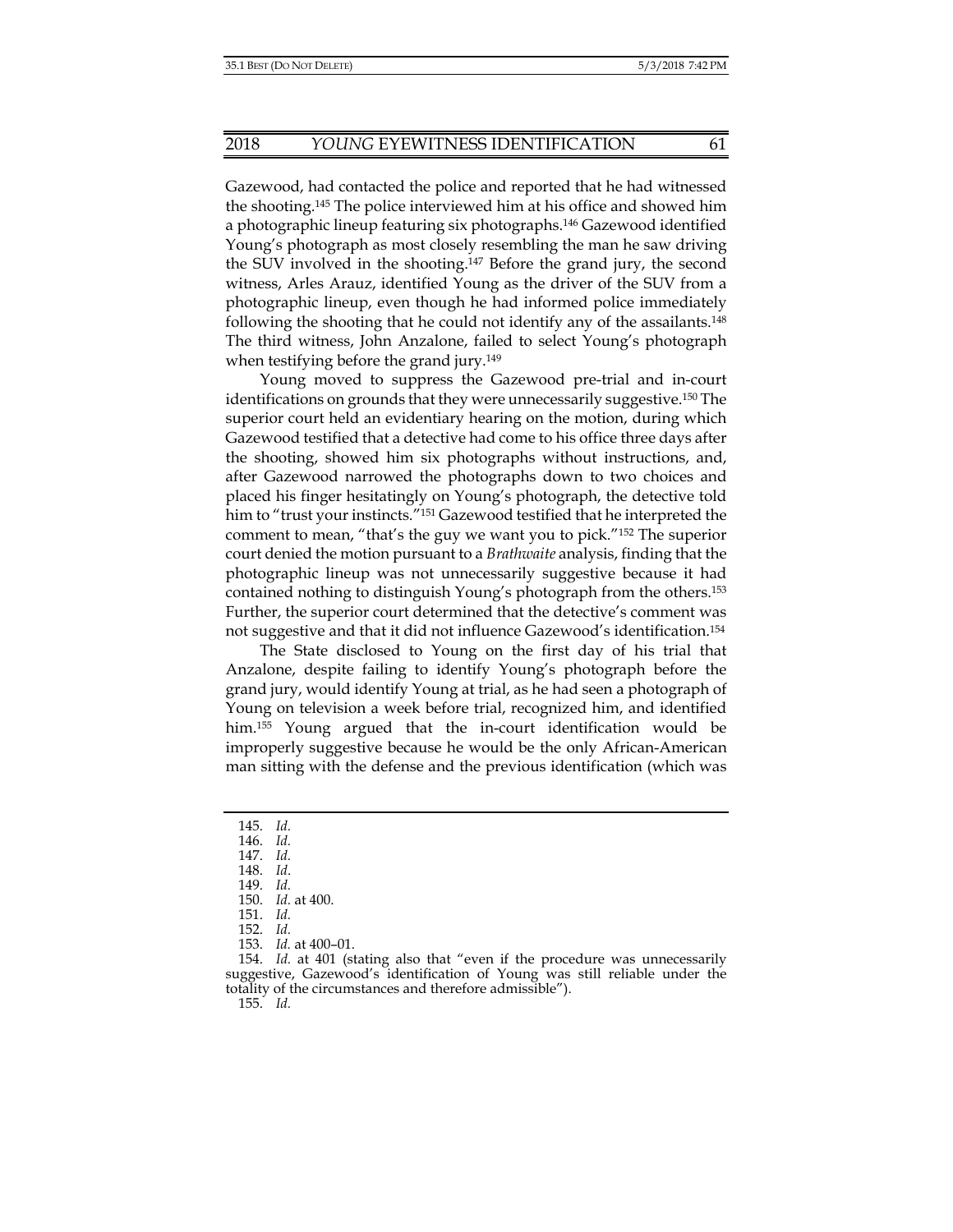unreliable due to the pretrial publicity) could not overcome the problem of racially-biased suggestiveness.156 The court ruled that Anzalone could not testify about his pre-trial identification, but that an in-court identification was permissible.157 The court also denied Young's request for jury instructions identifying factors which may influence the reliability of eyewitness identifications or a set of instructions approved in *United States v. Telfaire*. 158

Lastly, Young filed for a mistrial because the court admitted an identification of Young by Arauz, which he had made the night of the shooting after initially denying his ability to recognize the assailants.<sup>159</sup> Arauz was formerly associated with the Bloods and knew Young, as the two had been involved in a fight during high school.160 The State did not disclose the Arauz identification to Young until mid-trial.161 Again, Young was denied relief.<sup>162</sup>

Young was convicted, and argued on appeal that the admission of the Gazewood and Anzalone identifications constituted error under *Brathwaite*. 163 He also challenged the superior court's rejection of his proposed jury instructions and refusal to grant him a mistrial.164 The court of appeals affirmed the conviction, and Young petitioned the Alaska Supreme Court, urging it to abandon *Brathwaite*, adopt a new eyewitness identification admission test pursuant to the Alaska Constitution's due process clause, and reverse his conviction.165

Young's petition presented a ripe opportunity for the Alaska Supreme Court to craft a new test, one which would, like *Tegoseak*, take a "close look at the scientific evidence related to eyewitness identifications and . . . change the standards for determining their admissibility and the instructions that inform juries about how to assess their weight."166 Applying *Brathwaite* to the facts of *Young*, the court found that the admission of the Gazewood identification was harmless error and that the due process protections against unnecessarily suggestive identifications did not apply to Anzalone's in-court identification.167 However, the court

167. *Id.*

 <sup>156.</sup> *Id.*

 <sup>157.</sup> *Id.*

 <sup>158.</sup> *Id.* at 403; *see also* United States v. Telfaire, 469 F.2d 552, 558–59 (D.C. Cir. 1972) (detailing a widely-recognized cautionary instruction for juries considering eyewitness testimony).

 <sup>159.</sup> *Young*, 374 P.3d at 402.

 <sup>160.</sup> *Id.* 

 <sup>161.</sup> *Id.*

 <sup>162.</sup> *Id.*

 <sup>163.</sup> *Id.*

 <sup>164.</sup> *Id.* at 404.

 <sup>165.</sup> *Id.* 

 <sup>166.</sup> *Id.* at 405.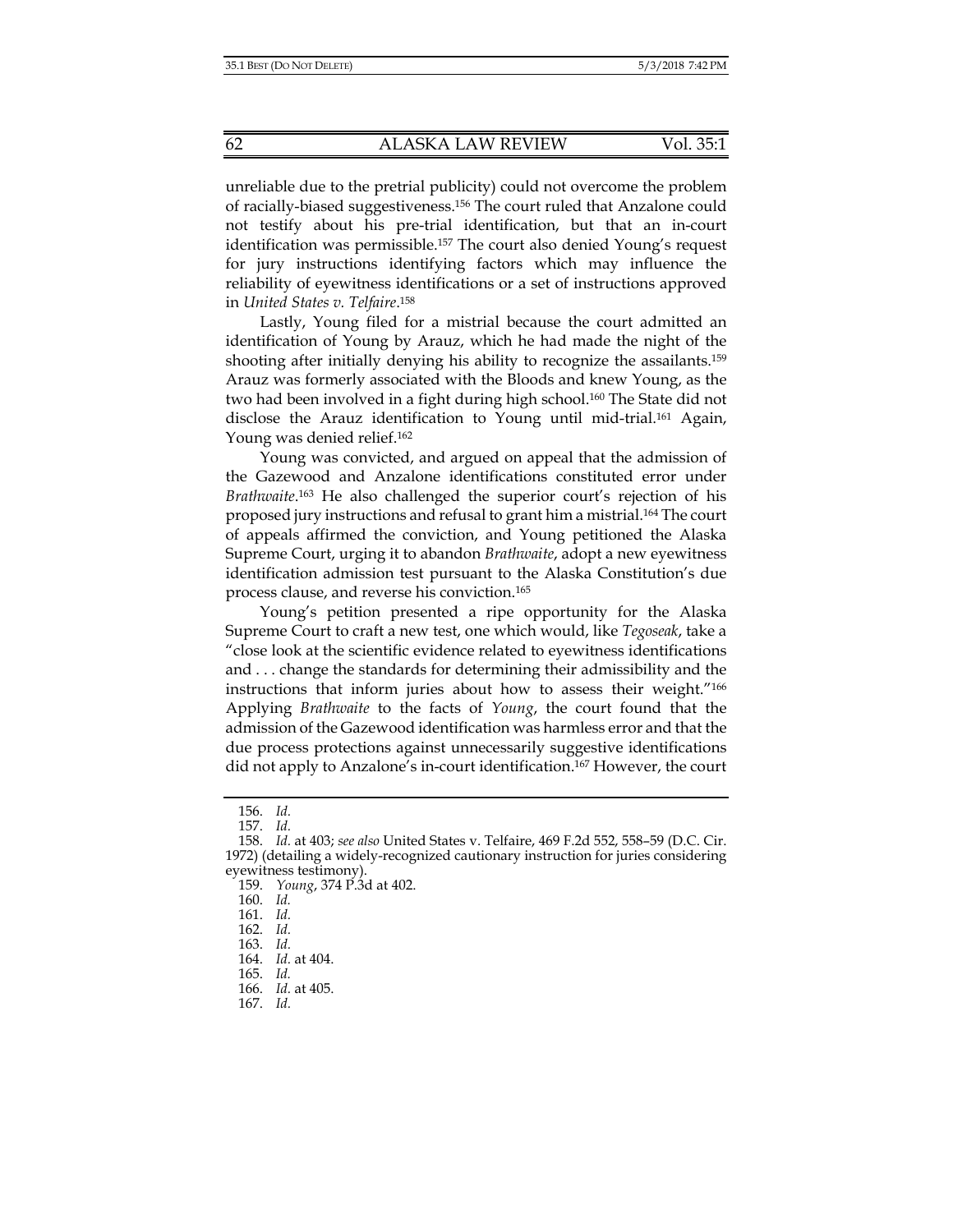then declared that changed circumstances justified replacing *Brathwaite* moving forward.168

These "changed circumstances" related to scientific developments on the reliability of eyewitness identifications and courts' responses, which had weakened the Alaska Supreme Court's confidence that *Brathwaite* afforded due process protections under the Alaska Constitution.169 While studies on eyewitness reliability began prior to *Brathwaite*, a much higher rate of research into the processes and fallibility of memory took place in the decades to follow.170 Because New Jersey incorporated much of this scientific research into the opinion and Special Report of *Henderson*, the *Young* court reviewed and adopted those findings, as well as findings by other state courts and committees concerning eyewitness identifications.171

Closely adhering to the framework of *Henderson*, <sup>172</sup> *Young* required a criminal defendant to present evidence of suggestiveness in the form of system variables, not estimator variables, capable of resulting in a misidentification to receive an evidentiary hearing.173 *Young*'s nonexclusive list of system variables includes blind administration, preidentification instructions, compositions of lineups and photographic arrays, feedback from law enforcement and recording confidence at the time of identification, showups (which become less reliable within two hours of the event witnessed), and multiple viewings (as initial viewings may decrease the reliability of subsequent viewings).174 The estimator variables illustrated by *Young*—which come into play later in the test also are not exclusive.175 They include the witness's stress, weapons focus, duration of the viewing, environmental conditions of the viewing,

174. *Id.* at 417–22.

 <sup>168.</sup> *Id.*

 <sup>169.</sup> *Id.* at 413.

 <sup>170.</sup> NAT'L RESEARCH COUNCIL, IDENTIFYING THE CULPRIT: ASSESSING EYEWITNESS IDENTIFICATION 16 (2014).

 <sup>171.</sup> *See generally* State v. Henderson, 27 A.3d 872, 892 (N.J. 2011); REPORT OF THE SPECIAL MASTER, *supra* note 7, at 8–14; KANE ET AL., *supra* note 119; *see also*  Commonwealth v. Gomes, 22 N.E.3d 897, 905, 909–10 (Mass. 2015); State v. Guilbert, 49 A.3d 705, 720–22 (Conn. 2012); State v. Cabagbag, 277 P.3d 1027, 1035– 38 (Haw. 2012); State v. Lawson, 291 P.3d 673, 685 (Or. 2012); State v. Clopten, 223 P.3d 1103, 1108 (Utah 2009); and State v. Dubose, 699 N.W.2d 582, 591–92 (Wis. 2005) (laying out relevant scientific data and principles which the *Young* court evaluated along with the rationales and evidence behind the *Henderson* test to determine the test's fit with Alaska's constitutional requirements).

 <sup>172.</sup> *Henderson*, 27 A.3d at 919–22 (announcing its admissibility test and lists of system and estimator variables, which *Young* substantially adopts).

 <sup>173.</sup> *Young*, 374 P.3d at 427.

 <sup>175.</sup> *See id.* at 417 (noting that "the science of eyewitness identifications is 'probabilistic'" and seeking to identify "variables that are relevant to evaluating the risk of a misidentification").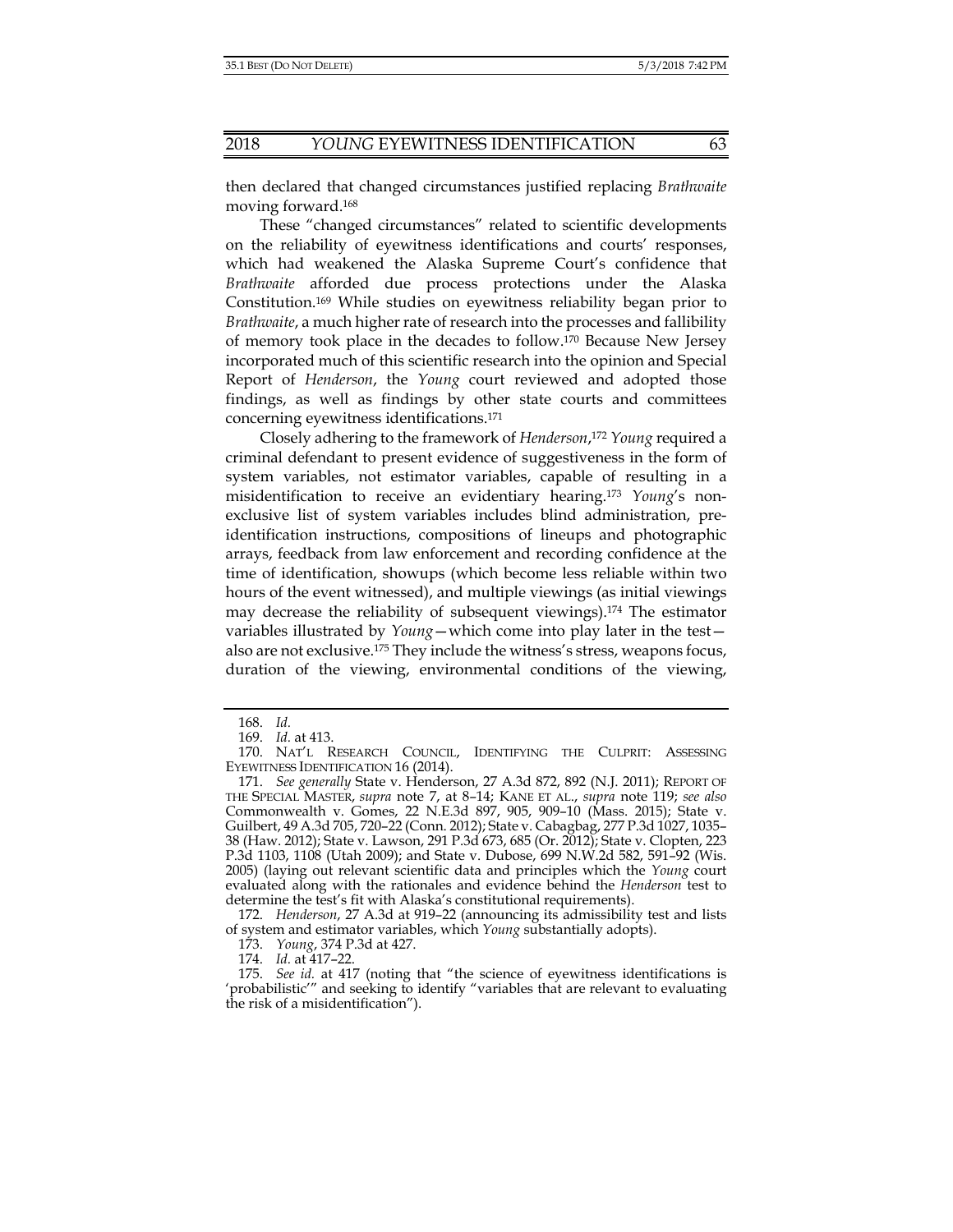witness characteristics (such as physical and mental health, vision, age, and alcohol or drug use), perpetrator characteristics (such as a disguise or change in appearance between the event and the viewing), race and ethnicity bias, memory decay or a long interval between the event and the identification, and the presence of co-witnesses (who may contaminate the independence of an identification).176 Importantly, the threshold showing to trigger this pretrial hearing need *not* rise to the level of "unnecessarily suggestive."<sup>177</sup> Rather, demonstrating that the identification involved a system variable is sufficient for the defendant to be entitled to an evidentiary hearing.<sup>178</sup>

At that hearing, the State must present evidence of reliability notwithstanding the presence of one or more system variables, and the court's "ensuing analysis of reliability should consider *all* relevant system and estimator variables under the totality of the circumstances."179 The defendant carries the burden to prove, given all the system and estimator variables at play, that there is a "very substantial likelihood of irreparable misidentification."180

Should the defendant fail to meet his or her burden in the evidentiary hearing, the court should admit the identification subject to an appropriate jury instruction which takes into account the *Young* test and the factors which may influence a given identification's reliability.181 As the New Jersey court did in *Henderson*, the Alaska Supreme Court also charged the Criminal Pattern Jury Instructions Committee with drafting a new set of model instructions consistent with the scientific principles and admissibility test announced in *Young*. 182 As an additional measure, the court encouraged expert testimony that "explains, supplements, or challenges the application of these variables to different fact situations" especially given the continually changing nature of scientific understandings, which may move beyond those currently recognized.183

 <sup>176.</sup> *Id.* at 422–26.

 <sup>177.</sup> *Id.* at 427.

 <sup>178.</sup> *Id.*

 <sup>179.</sup> *Id.* (emphasis added).

 <sup>180.</sup> *Id.* (citing to the standard of proof from State v. Henderson, 27 A.3d 872, 920 (N.J. 2011)).

 <sup>181.</sup> *Id.* at 427–28 (acknowledging that scientifically valid principles are not necessarily within the jury's province of knowledge, and thus, reliability characteristics may contradict commonsense assumptions).

 <sup>182.</sup> *Id.* at 428.

 <sup>183.</sup> *Id.* at 427.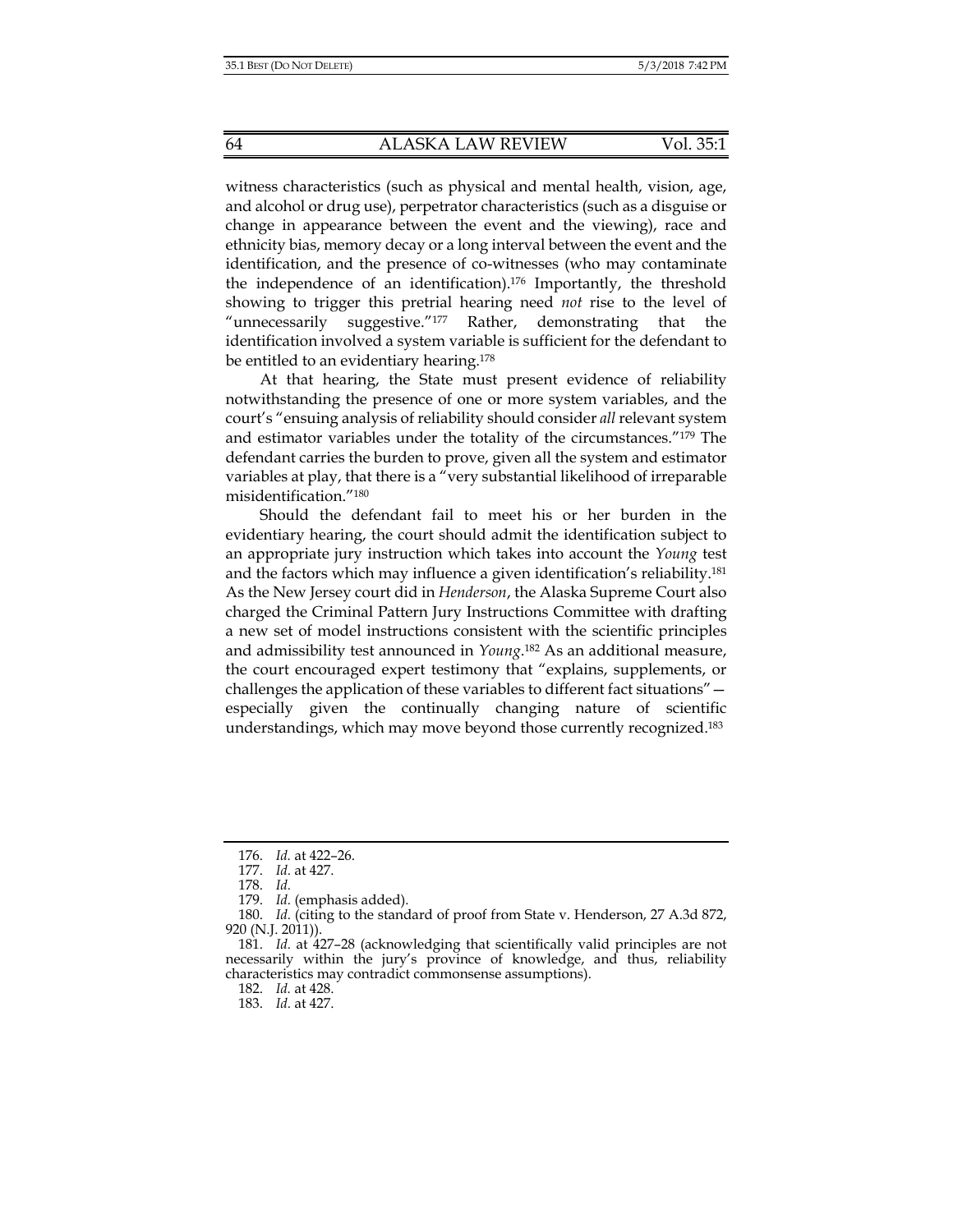## **CONCLUSION**

Combining these safeguards to prevent the injustice that can occur at the hands of a misidentification, *Young* adopts a model that has the potential to more effectively provide due process of law, where a high misidentification rate and a correspondingly high wrongful conviction rate show that such a model is desperately needed.184

The test *Young* announced enhances due process protections for criminal defendants, but it does not solve the issues of jury bias and mistaken assumptions about reliability. The jury instruction mandate given by the *Young* court aims to alleviate these problems by challenging assumptions and putting triers of fact on notice of risks they might not otherwise consider in evaluating testimony.185 However, due process does not and cannot prevent the introduction of internally-held biases into the criminal justice system any more than it can mandate that juries understand and thoughtfully consider all relevant scientific data in reaching a verdict. For instance, while the court could not invoke the due process clause to prevent admission of John Anzalone's in-court identification in response to seeing a photograph of Arron Young on television,186 the advancements made by the Alaska Supreme Court through *Young*, as well as in states whose eyewitness identification admissibility doctrines preceded it, illustrate that improvement is possible. In 1977, only five factors were considered relevant enough to the issue of reliability to warrant consideration by a court where extremely influential eyewitness evidence was at issue.187 Science and law have advanced greatly in the past forty years, but if *Brathwaite* illustrates any point, it is that progress must breed more progress, not entrenchment of currently-accepted principles.188

By adopting a test based on up-to-date scientific principles, *Young*  did more than provide a comprehensive list of the reliability factors accepted in today's scientific community. The test the Alaska Supreme

 <sup>184.</sup> *See Eyewitness Misidentification*, THE INNOCENCE PROJECT, http://www.innocenceproject.org/understand/Eyewitness-Misidentification. php (last visited Feb. 12, 2018) (asserting that eyewitness misidentifications are the "greatest contributing factor to wrongful convictions proven by DNA testing," involved in over 70% of convictions nationwide overturned on account of DNA evidence).

 <sup>185.</sup> *Young*, 374 P.3d at 428.

 <sup>186.</sup> *Id.* at 410–11.

 <sup>187.</sup> Manson v. Brathwaite, 432 U.S. 98, 114–16 (1977) (following the factors laid out in Neil v. Biggers, 409 U.S. 188, 199–200 (1972)).

 <sup>188.</sup> *Young*, 374 P.3d at 414–17 (noting the explosion of scientific research since *Brathwaite* and the fact that the *Brathwaite* test no longer serves its purposes in light of those insights).